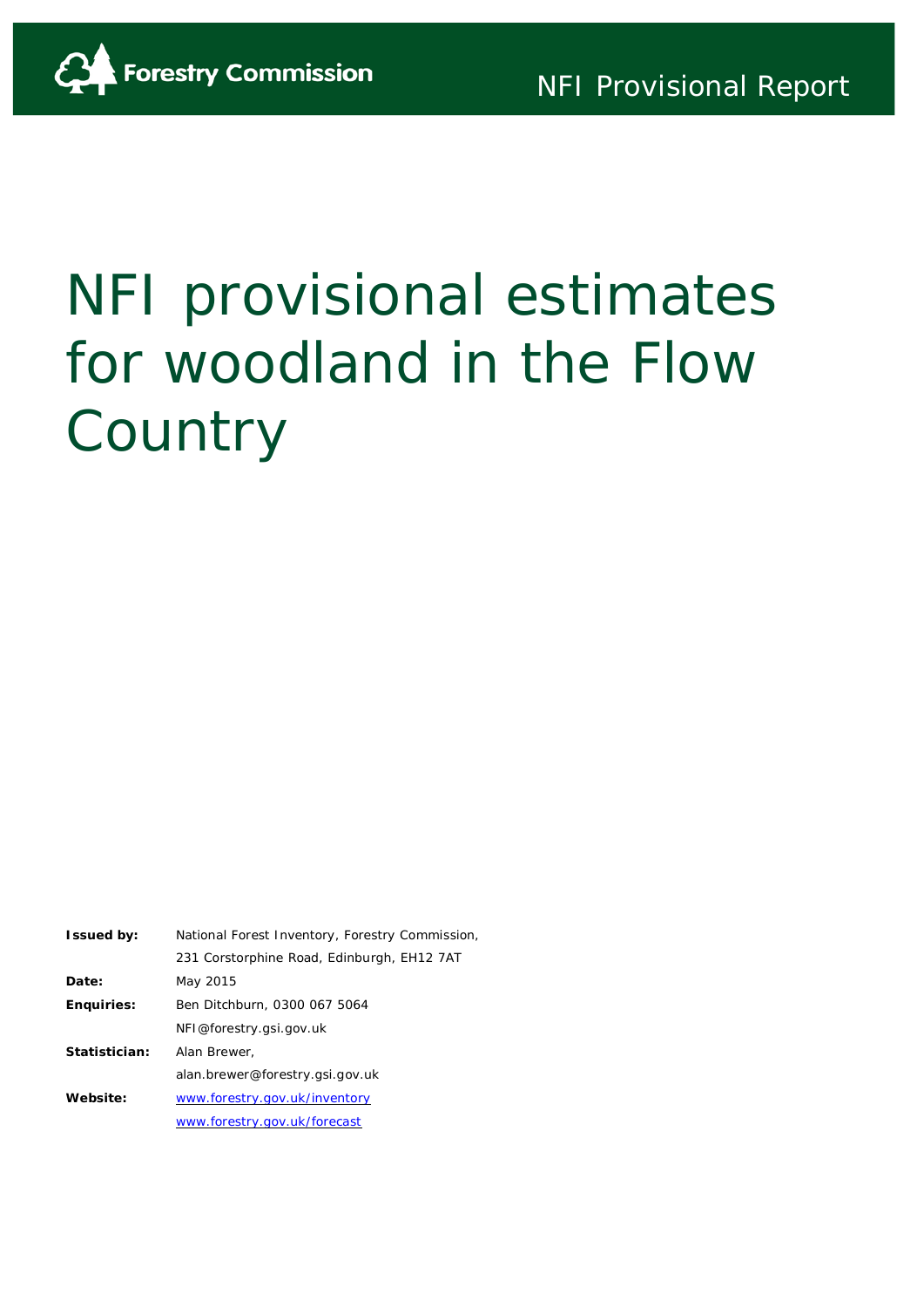## Summary

This report provides a detailed picture of the stocked area in woodland and the standing volume of timber for woodland in the Flow Country. These estimates are a subset of those published as part of the 2012 growing stock information presented in the National Forest Inventory (NFI) *50-year forecast of softwood timber availability* (2014) and *50 year forecast of hardwood timber availability* (2014). NFI reports are published at [www.forestry.gov.uk/inventory.](http://www.forestry.gov.uk/inventory)

The estimates provided in this report are provisional in nature.

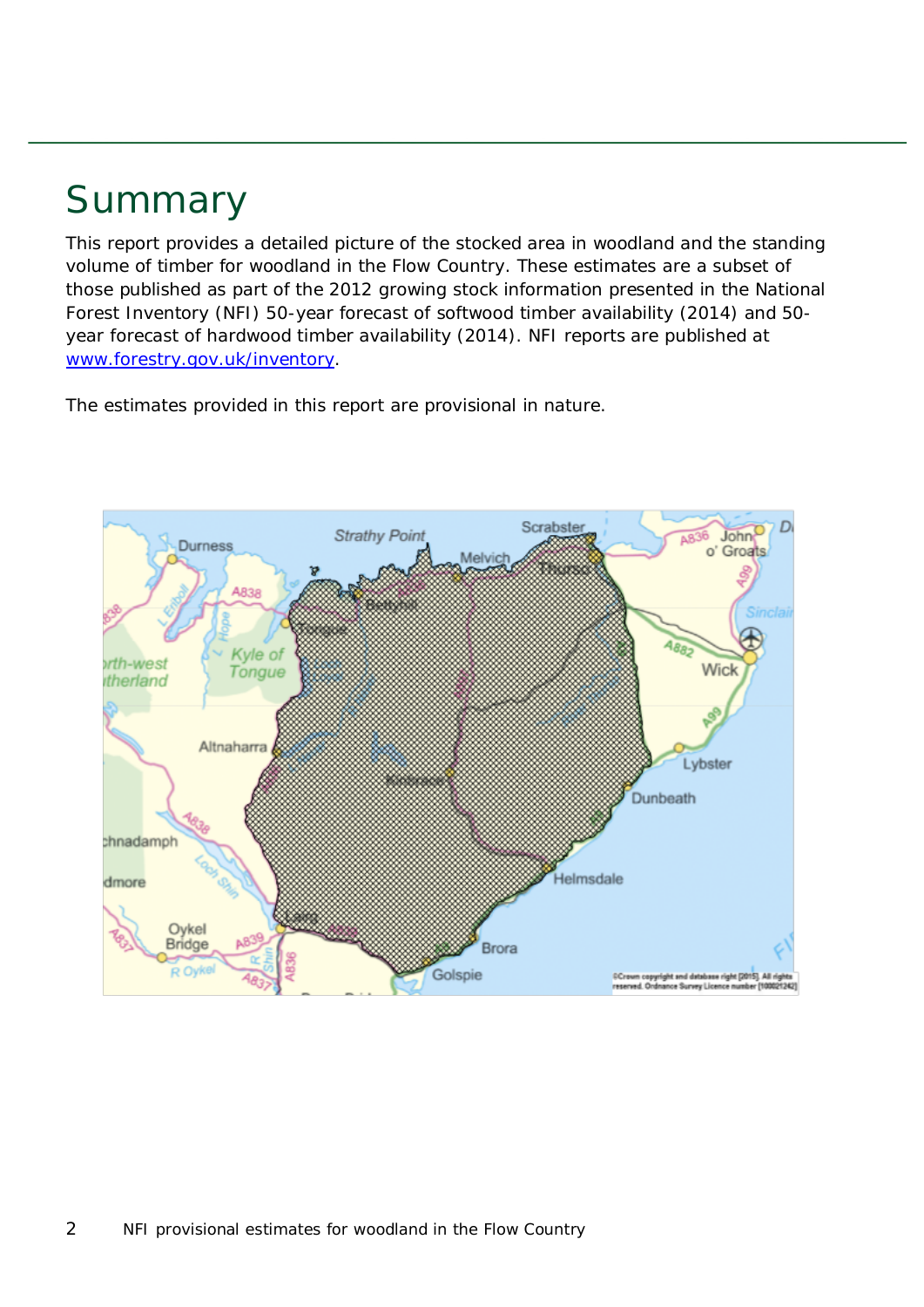## **Contents**

| Stocked area at 31 March 2012 for Area 1    | 8   |
|---------------------------------------------|-----|
| Standing volume at 31 March 2012 for Area 1 | 11  |
|                                             |     |
| Stocked area at 31 March 2012 for Area 2    | 15  |
| Standing volume at 31 March 2012 for Area 2 | 18  |
|                                             |     |
| Stocked area at 31 March 2012 for Area 3    | 22  |
| Standing volume at 31 March 2012 for Area 3 | 25. |
|                                             |     |
|                                             |     |

### Maps

## Figures

| Figure 1 Principal tree species groups composition by stocked area at 31 March 2012        |
|--------------------------------------------------------------------------------------------|
|                                                                                            |
| Figure 2 Principal tree species groups composition by standing volume at                   |
|                                                                                            |
| <b>Figure 3</b> Principal tree species groups composition by stocked area at 31 March 2012 |
|                                                                                            |
| <b>Figure 4</b> Principal tree species groups composition by standing volume at            |
|                                                                                            |
| Figure 5 Principal tree species groups composition by stocked area at 31 March 2012        |
|                                                                                            |
| Figure 6 Principal tree species groups composition by standing volume at                   |
|                                                                                            |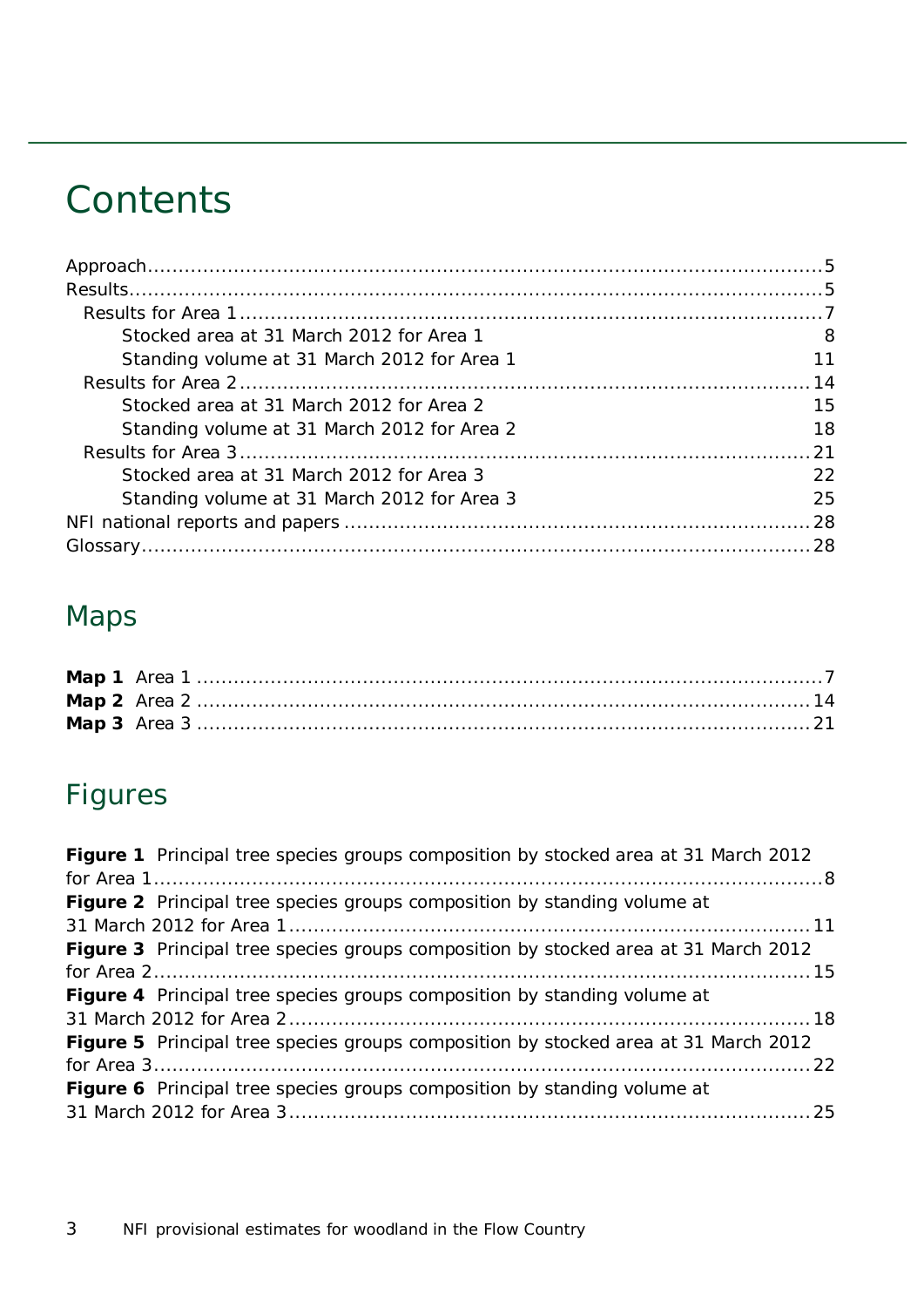### Tables

| Table 1 Stocked area by principal tree species groups at 31 March 2012 for Area 1 8   |
|---------------------------------------------------------------------------------------|
|                                                                                       |
| Table 3 Stocked area by mean stand DBH class at 31 March 2012 for Area 110            |
|                                                                                       |
| Table 5 Standing volume by principal tree species groups at 31 March 2012 for Area 1  |
|                                                                                       |
| Table 6 Standing volume by age class at 31 March 2012 for Area 1  12                  |
| Table 7 Standing volume by mean stand DBH class at 31 March 2012 for Area 1 13        |
| Table 8 Stocked area by principal tree species groups at 31 March 2012 for Area 2  15 |
| Table 9 Stocked area by age class at 31 March 2012 for Area 2  16                     |
| Table 10 Stocked area by mean stand DBH class at 31 March 2012 for Area 217           |
|                                                                                       |
| Table 12 Standing volume by principal tree species groups at 31 March 2012 for Area 2 |
|                                                                                       |
| Table 13 Standing volume by age class at 31 March 2012 for Area 2  19                 |
|                                                                                       |
| Table 14 Standing volume by mean stand DBH class at 31 March 2012 for Area 2 20       |
| Table 15 Stocked area by principal tree species groups at 31 March 2012 for Area 3.22 |
|                                                                                       |
| Table 17 Stocked area by mean stand DBH class at 31 March 2012 for Area 3 24          |
|                                                                                       |
| Table 19 Standing volume by principal tree species groups at 31 March 2012 for Area 3 |
|                                                                                       |
| Table 20 Standing volume by age class at 31 March 2012 for Area 3  26                 |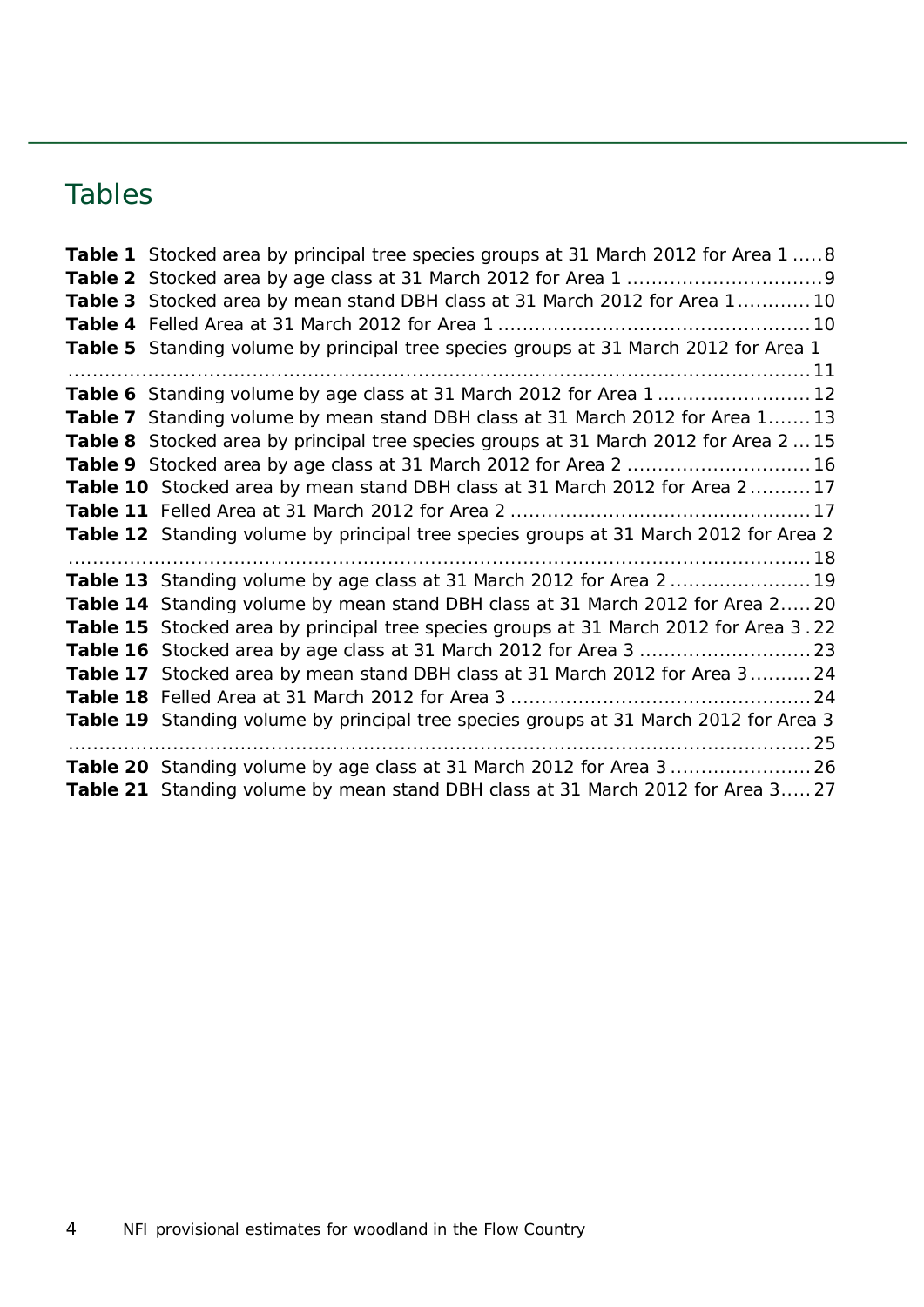## <span id="page-4-0"></span>Approach

The approach taken in the derivation of these results and to be used in their interpretation is described in the full suite of forecast reports which can be found at [www.forestry.gov.uk/forecast.](http://www.forestry.gov.uk/forecast) Refer to the *Standing timber volume for coniferous trees in Britain* (2012) and the *NFI preliminary estimates of quantities of broadleaved species in British woodlands with special focus on ash* (2012) reports for a description of the underlying methodologies and interpretation, and also for the Scotland and Great Britain (GB) context.

The estimates reported here are based upon field samples assessed between October 2009 and August 2013, the results of which have been subjected to rigorous data quality assurance procedures. These field samples constitute approximately two-thirds of the sites to be sampled within the first cycle of NFI field sampling. As a consequence, the estimates in this report are classed as provisional.

## <span id="page-4-1"></span>Results

The results presented in this report are estimates of the stocked area and the standing volumes at 31 March 2012. The data sources used for the compilation of these estimates are the same as described in the NFI reports *Standing timber volume for coniferous trees in Britain* (2012), the *50-year forecast of softwood availability* (2014) and the *50 year forecast of hardwood availability* (2014). Estimates for the Forestry Commission (FC) estate are derived from the FC's Sub-compartment database (SCDB), while those for the Private sector (i.e. non-FC) estate are derived from information collected in the NFI field survey. A fuller description of these data sources and how they are used in the production of estimates, including sampling standard errors (SEs) attached to the Private sector estimates, is provided in the earlier documents.

Results are provided for three areas in the Flow Country, each covering a progressively larger extent than the one before.

Results for Area 1 are provided in **Figures 1–2** and **Tables 1–7**. Stocked area at 31 March 2012 can be seen in **Figure 1** and **Tables 1–3**, felled area at 31 March 2012 can be seen in **Table 4** and standing volume at 31 March 2012 can be seen in **Figure 2** and **Tables 5–7**.

Results for Area 2 are provided in **Figures 3–4** and **Tables 8–14**. Stocked area at 31 March 2012 can be seen in **Figure 3** and **Tables 8–10**, felled area at 31 March 2012 can be seen in **Table 11** and standing volume at 31 March 2012 can be seen in **Figure 4** and **Tables 12–14**.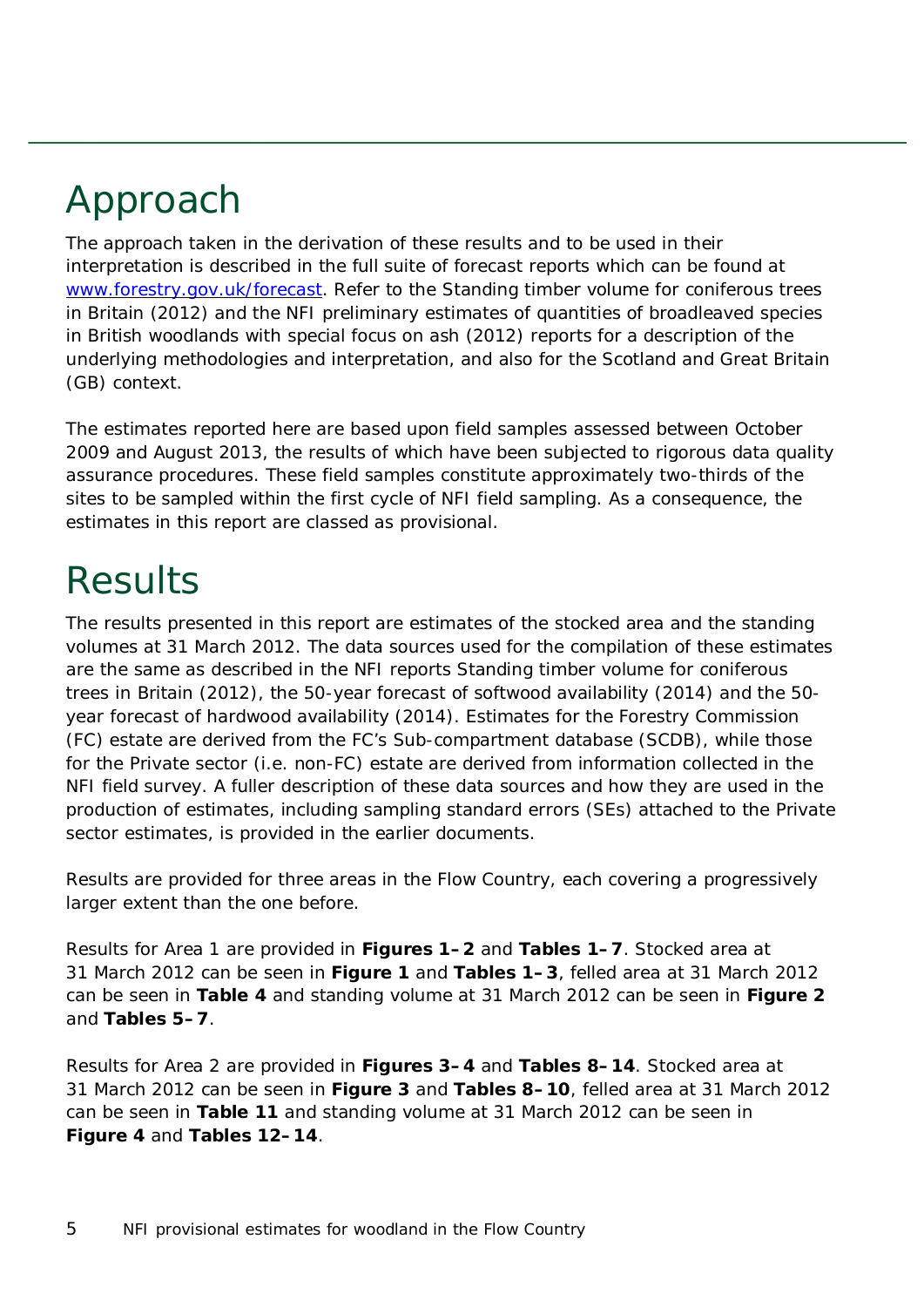Results for Area 3 are provided in **Figures 5–6** and **Tables 15–21**. Stocked area at 31 March 2012 can be seen in **Figure 5** and **Tables 15–17**, felled area at 31 March 2012 can be seen in **Table 18** and standing volume at 31 March 2012 can be seen in **Figure 6** and **Tables 19–21**.

The values in the tables have been independently rounded, so may not add to the totals shown. In some breakdowns of Private sector estimates, the estimates in the body of the table may not sum to the quoted total because each individual value, including the total, has been independently generated by the estimation procedure used for results from the NFI sample survey. Sampling SEs attached to Private sector estimates are expressed in relative terms (%) to the right of the relevant estimate. Percentages in the pie charts may also not sum to 100 due to rounding.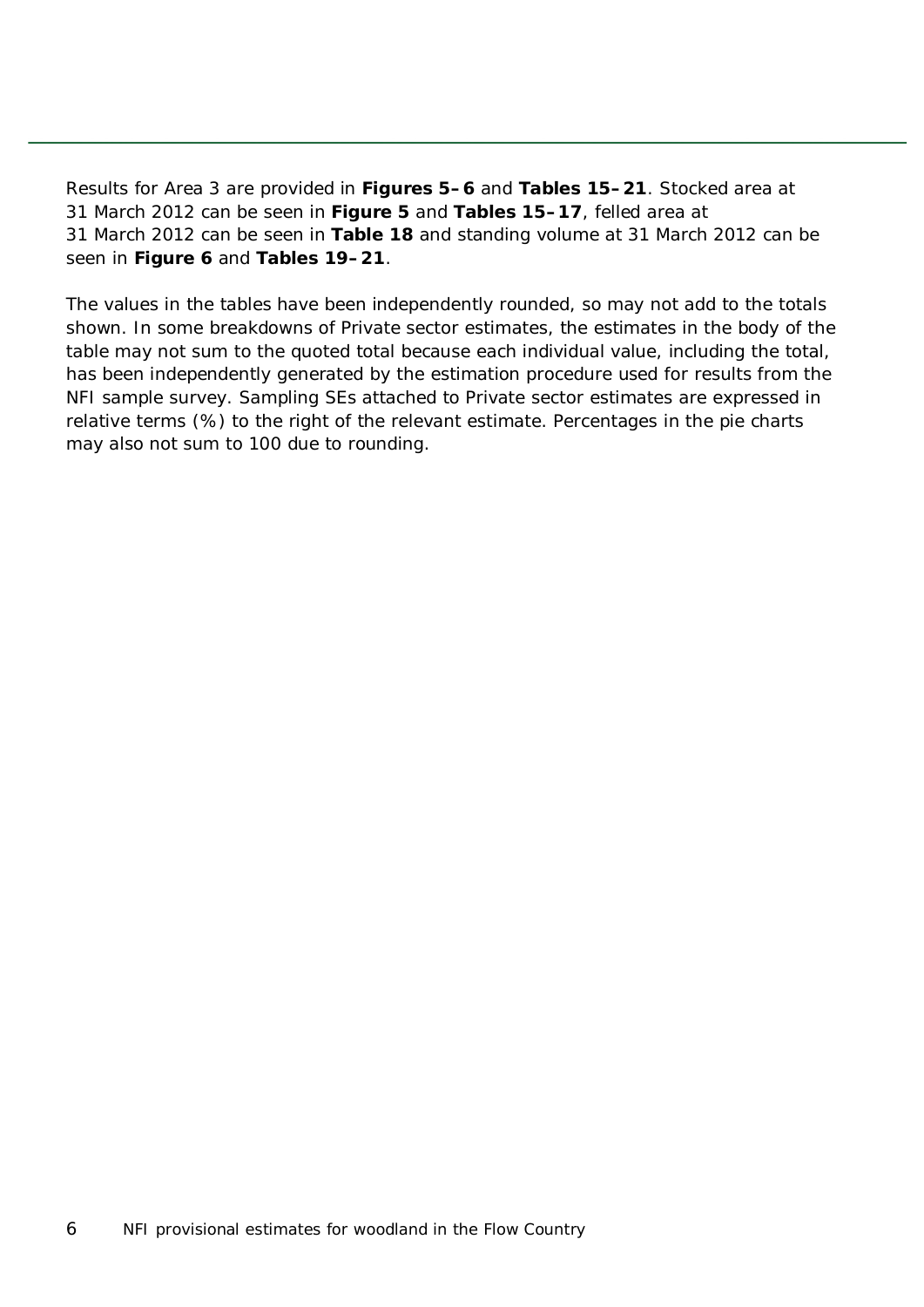### <span id="page-6-0"></span>Results for Area 1

<span id="page-6-1"></span>**Map 1** Area 1



Area 1 is bounded by Tongue, Altnaharra, Kinbrace, Helmsdale, Dunbeath and Thurso.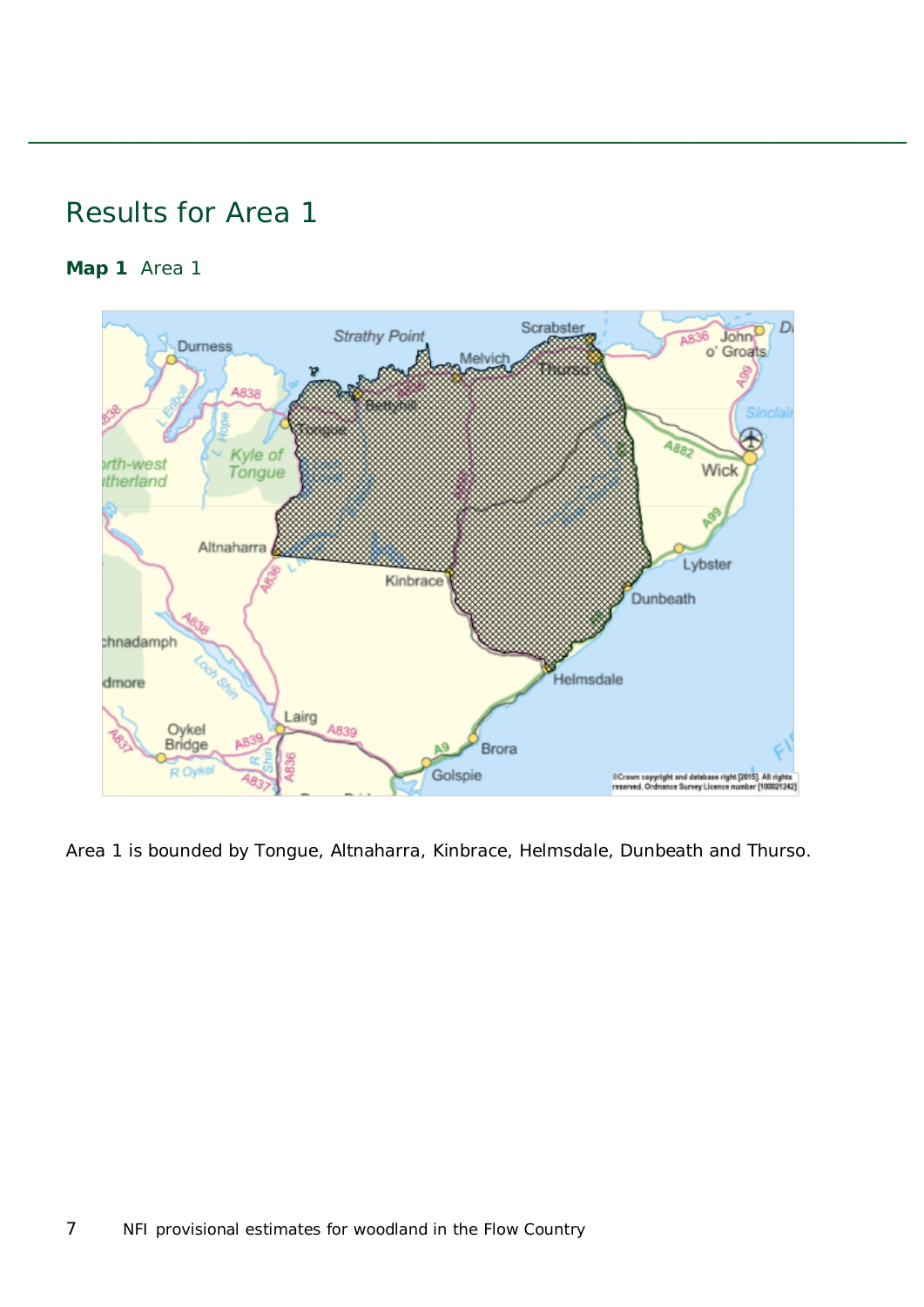<span id="page-7-0"></span>Stocked area at 31 March 2012 for Area 1

<span id="page-7-1"></span>**Figure 1** Principal tree species groups composition by stocked area at 31 March 2012 for Area 1



<span id="page-7-2"></span>**Table 1** Stocked area by principal tree species groups at 31 March 2012 for Area 1

|                        | FC.                        | Private sector                       |    | Total                      |
|------------------------|----------------------------|--------------------------------------|----|----------------------------|
| Principal species      | area<br>$(000 \text{ ha})$ | area<br>$SE\%$<br>$(000 \text{ ha})$ |    | area<br>$(000 \text{ ha})$ |
| <b>Conifers</b>        |                            |                                      |    |                            |
| Pines                  | 3.5                        | 6.9                                  | 15 | 10.4                       |
| Other conifers         | 1.5                        | 6.1                                  | 12 | 7.6                        |
| <b>All conifers</b>    | 5.0                        | 13.2                                 | 6  | 18.2                       |
| <b>Broadleaves</b>     |                            |                                      |    |                            |
| <b>All broadleaves</b> | 0.2                        | 0.8                                  | 11 | 1.0                        |
| All species            |                            |                                      |    |                            |
| <b>All species</b>     | 5.2                        | 14.0                                 | 6  | 19.1                       |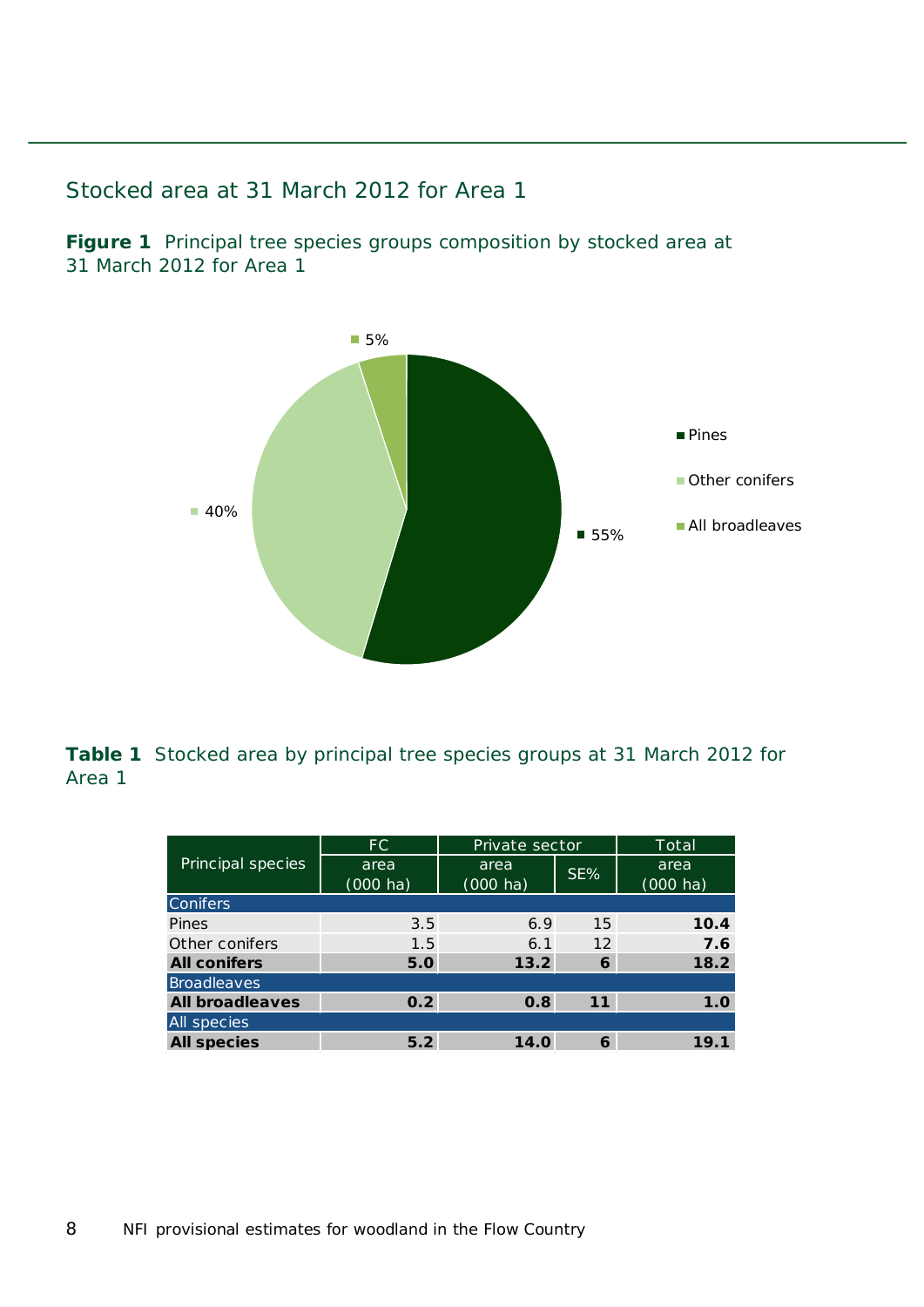#### <span id="page-8-0"></span>**Table 2** Stocked area by age class at 31 March 2012 for Area 1

|                 | FC                 | Private sector |                          | Total      |
|-----------------|--------------------|----------------|--------------------------|------------|
| Age class       | area               | area           | SE%                      | area       |
|                 | $(000 \text{ ha})$ | (000 ha)       |                          | $(000$ ha) |
| Pines           |                    |                |                          |            |
| 0-10 years      | 0.1                | 0.6            | 120                      | 0.6        |
| $11-20$ years   | 0.1                | 0.5            | 68                       | 0.6        |
| $21-40$ years   | 2.2                | 5.8            | 19                       | 7.9        |
| $41-60$ years   | 1.1                | 0.0            | 115                      | 1.1        |
| $61-80$ years   | 0.0                | 0.0            |                          | 0.0        |
| 81-100 years    | 0.0                | 0.0            | $\overline{\phantom{0}}$ | 0.0        |
| $100+$ years    | 0.0                | 0.0            |                          | 0.0        |
| <b>Total</b>    | 3.5                | 6.9            | 15                       | 10.4       |
| Other conifers  |                    |                |                          |            |
| 0-10 years      | 0.2                | 0.0            | $\overline{\phantom{m}}$ | 0.2        |
| $11-20$ years   | 0.3                | 0.5            | 80                       | 0.9        |
| $21-40$ years   | 0.7                | 5.2            | 18                       | 5.9        |
| $41-60$ years   | 0.4                | 0.4            | 106                      | 0.7        |
| $61-80$ years   | 0.0                | 0.0            |                          | 0.0        |
| 81-100 years    | 0.0                | 0.0            | $\overline{\phantom{0}}$ | 0.0        |
| $100+$ years    | 0.0                | 0.0            |                          | 0.0        |
| <b>Total</b>    | 1.5                | 6.1            | 12                       | 7.6        |
| All broadleaves |                    |                |                          |            |
| $0-10$ years    | 0.1                | 0.1            | 67                       | 0.2        |
| $11-20$ years   | 0.0                | 0.0            | 100                      | 0.1        |
| $21-40$ years   | 0.0                | 0.0            | 115                      | 0.0        |
| $41-60$ years   | 0.0                | 0.3            | 128                      | 0.3        |
| 61-80 years     | 0.0                | 0.0            | $\overline{a}$           | 0.0        |
| 81-100 years    | 0.0                | 0.4            | 138                      | O.4        |
| $100+$ years    | 0.0                | 0.0            |                          | 0.0        |
| <b>Total</b>    | 0.2                | 0.8            | 11                       | 1.0        |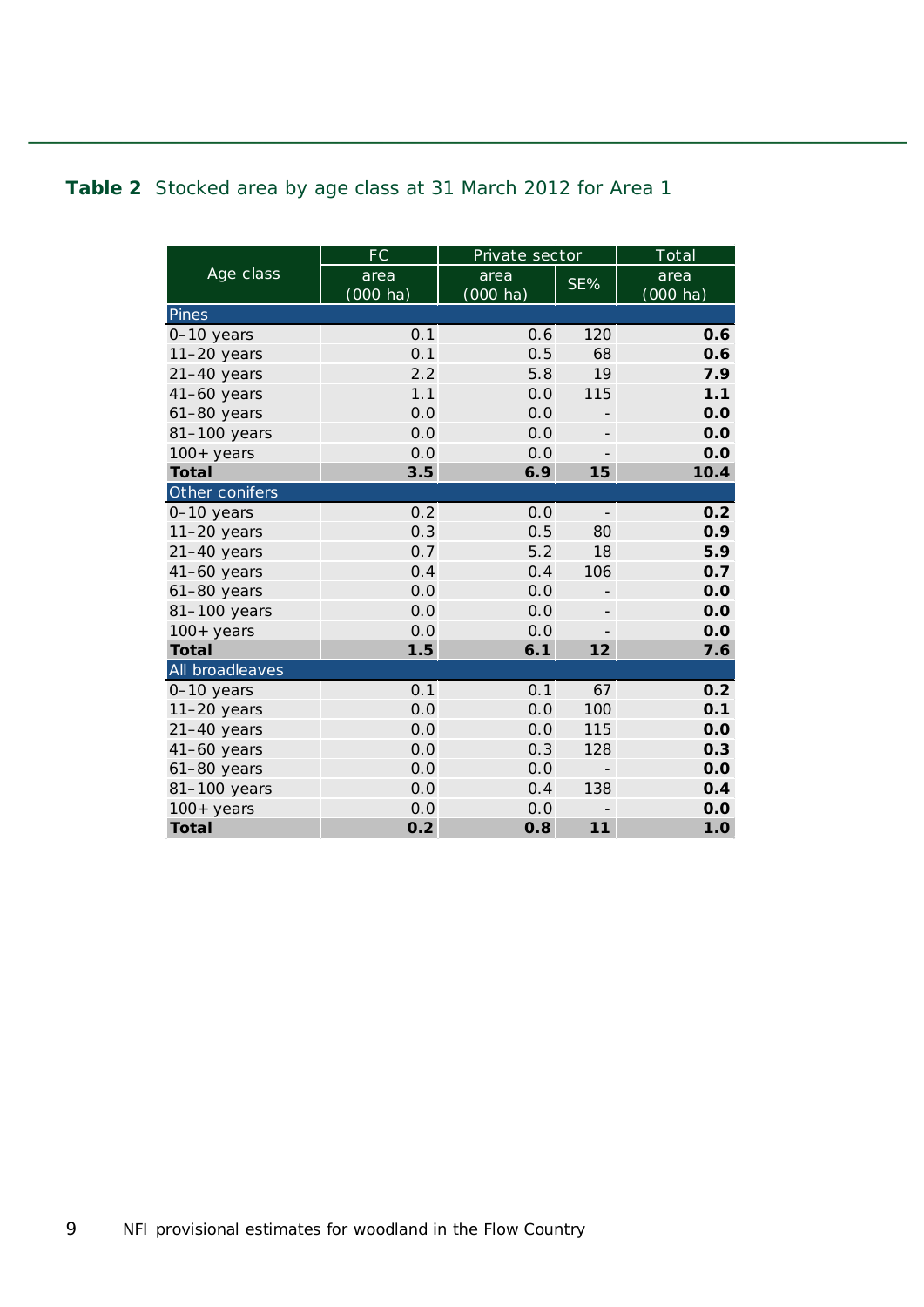#### <span id="page-9-0"></span>**Table 3** Stocked area by mean stand DBH class at 31 March 2012 for Area 1

|                 | FC                 | Private sector     |                          | Total              |
|-----------------|--------------------|--------------------|--------------------------|--------------------|
| Mean stand DBH  | area               | area               | SE%                      | area               |
|                 | $(000 \text{ ha})$ | $(000 \text{ ha})$ |                          | $(000 \text{ ha})$ |
| Pines           |                    |                    |                          |                    |
| $0-7$ cm        | 0.1                | 0.6                | 120                      | 0.7                |
| 7-10 cm         | 0.1                | 0.6                | 59                       | 0.7                |
| 10-15 cm        | 1.9                | 2.8                | 24                       | 4.8                |
| 15-20 cm        | 1.2                | 2.9                | 30                       | 4.1                |
| 20-30 cm        | 0.1                | 0.0                | $\overline{\phantom{0}}$ | 0.1                |
| 30-40 cm        | 0.0                | 0.0                |                          | 0.0                |
| 40-60 cm        | 0.0                | 0.0                |                          | 0.0                |
| 60-80 cm        | 0.0                | 0.0                |                          | 0.0                |
| $80+cm$         | 0.0                | 0.0                | -                        | 0.0                |
| <b>Total</b>    | 3.5                | 6.9                | 15                       | 10.4               |
| Other conifers  |                    |                    |                          |                    |
| $0-7$ cm        | 0.2                | 0.0                | $\overline{\phantom{a}}$ | 0.2                |
| 7-10 cm         | 0.0                | 0.3                | 66                       | 0.4                |
| 10-15 cm        | 0.7                | 1.7                | 30                       | 2.4                |
| 15-20 cm        | 0.4                | 3.5                | 23                       | 3.9                |
| 20-30 cm        | 0.2                | 0.5                | 66                       | 0.7                |
| 30-40 cm        | 0.0                | 0.0                |                          | 0.0                |
| 40-60 cm        | 0.0                | 0.0                | $\overline{\phantom{0}}$ | 0.0                |
| 60-80 cm        | 0.0                | 0.0                |                          | 0.0                |
| $80+cm$         | 0.0                | 0.0                |                          | 0.0                |
| <b>Total</b>    | 1.5                | 6.1                | 12                       | 7.6                |
| All broadleaves |                    |                    |                          |                    |
| $0-7$ cm        | 0.1                | 0.1                | 67                       | 0.2                |
| 7-10 cm         | 0.0                | 0.0                | 95                       | 0.1                |
| 10-15 cm        | 0.0                | 0.3                | 129                      | 0.3                |
| 15-20 cm        | 0.0                | 0.1                | 138                      | 0.1                |
| 20-30 cm        | 0.0                | 0.1                | 138                      | 0.1                |
| 30-40 cm        | 0.0                | 0.0                |                          | 0.0                |
| 40-60 cm        | 0.0                | 0.1                | 138                      | 0.1                |
| 60-80 cm        | 0.0                | 0.0                |                          | 0.0                |
| $80+cm$         | 0.0                | 0.0                | $\overline{\phantom{0}}$ | 0.0                |
| <b>Total</b>    | 0.2                | 0.8                | 11                       | 1.0                |

#### <span id="page-9-1"></span>**Table 4** Felled Area at 31 March 2012 for Area 1

|                  | FC                         | Private sector             |     | <b>Total</b>               |
|------------------|----------------------------|----------------------------|-----|----------------------------|
| Clearfelled area | area<br>$(000 \text{ ha})$ | area<br>$(000 \text{ ha})$ | SE% | area<br>$(000 \text{ ha})$ |
|                  | 0.8                        | 2.1                        | 44  | 2.9                        |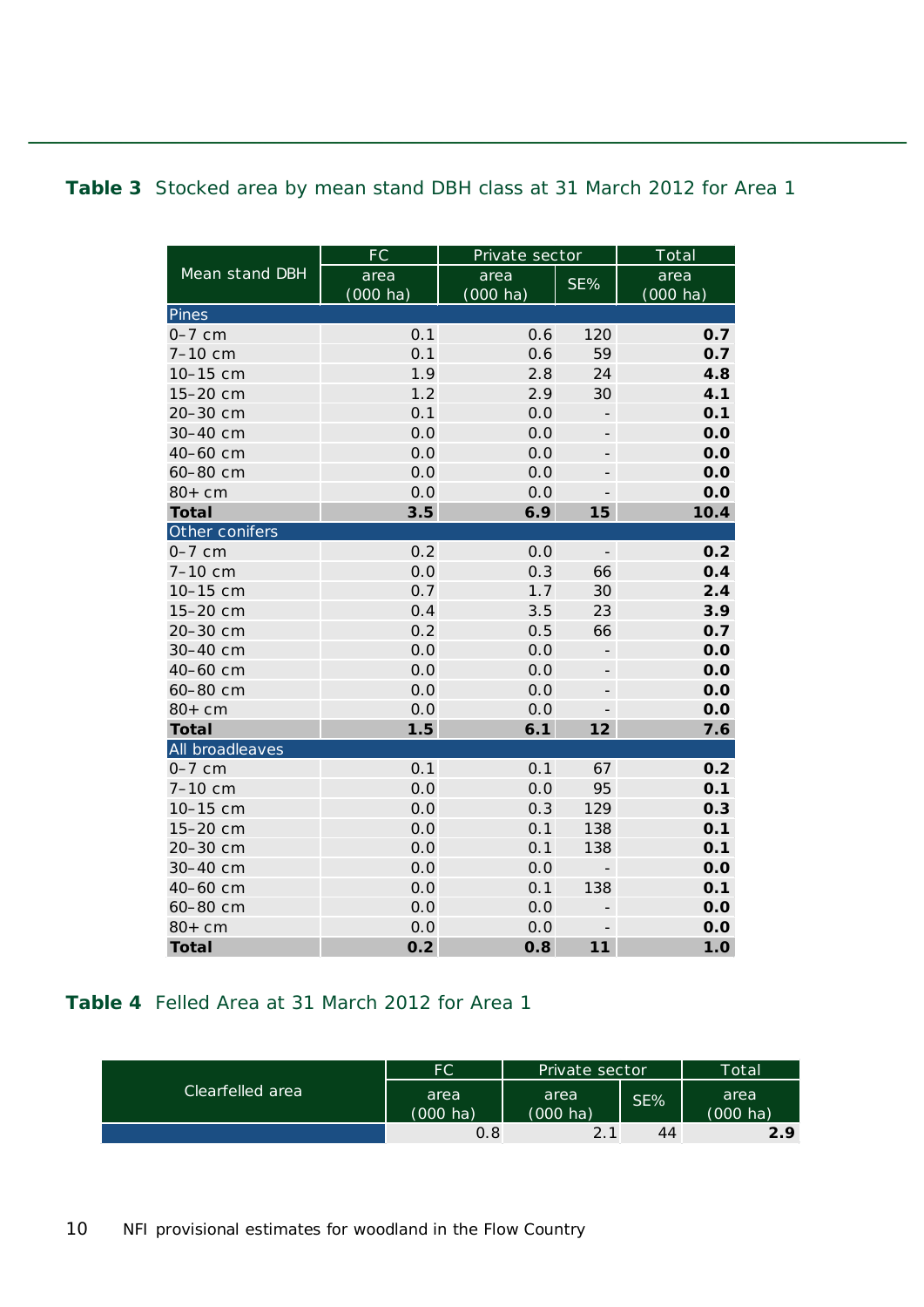#### <span id="page-10-0"></span>Standing volume at 31 March 2012 for Area 1

<span id="page-10-1"></span>**Figure 2** Principal tree species groups composition by standing volume at 31 March 2012 for Area 1



<span id="page-10-2"></span>**Table 5** Standing volume by principal tree species groups at 31 March 2012 for Area 1

|                        | FC.                                                             | Private sector |                 | Total                           |
|------------------------|-----------------------------------------------------------------|----------------|-----------------|---------------------------------|
| Principal species      | volume                                                          | volume         |                 | volume                          |
|                        | $(000 \text{ m}^3 \text{ obs})$ $(000 \text{ m}^3 \text{ obs})$ |                | SE%             | $(000 \text{ m}^3 \text{ obs})$ |
| <b>Conifers</b>        |                                                                 |                |                 |                                 |
| Pines                  | 629                                                             | 1,096          | 16              | 1,726                           |
| Other conifers         | 303                                                             | 1,575          | 19              | 1,878                           |
| <b>All conifers</b>    | 933                                                             | 2,711          | 9               | 3,644                           |
| Broadleaves            |                                                                 |                |                 |                                 |
| <b>All broadleaves</b> | 1                                                               | 88             | 32 <sub>2</sub> | 89                              |
| All species            |                                                                 |                |                 |                                 |
| <b>All species</b>     | 934                                                             | 2,799          | 9               | 3,733                           |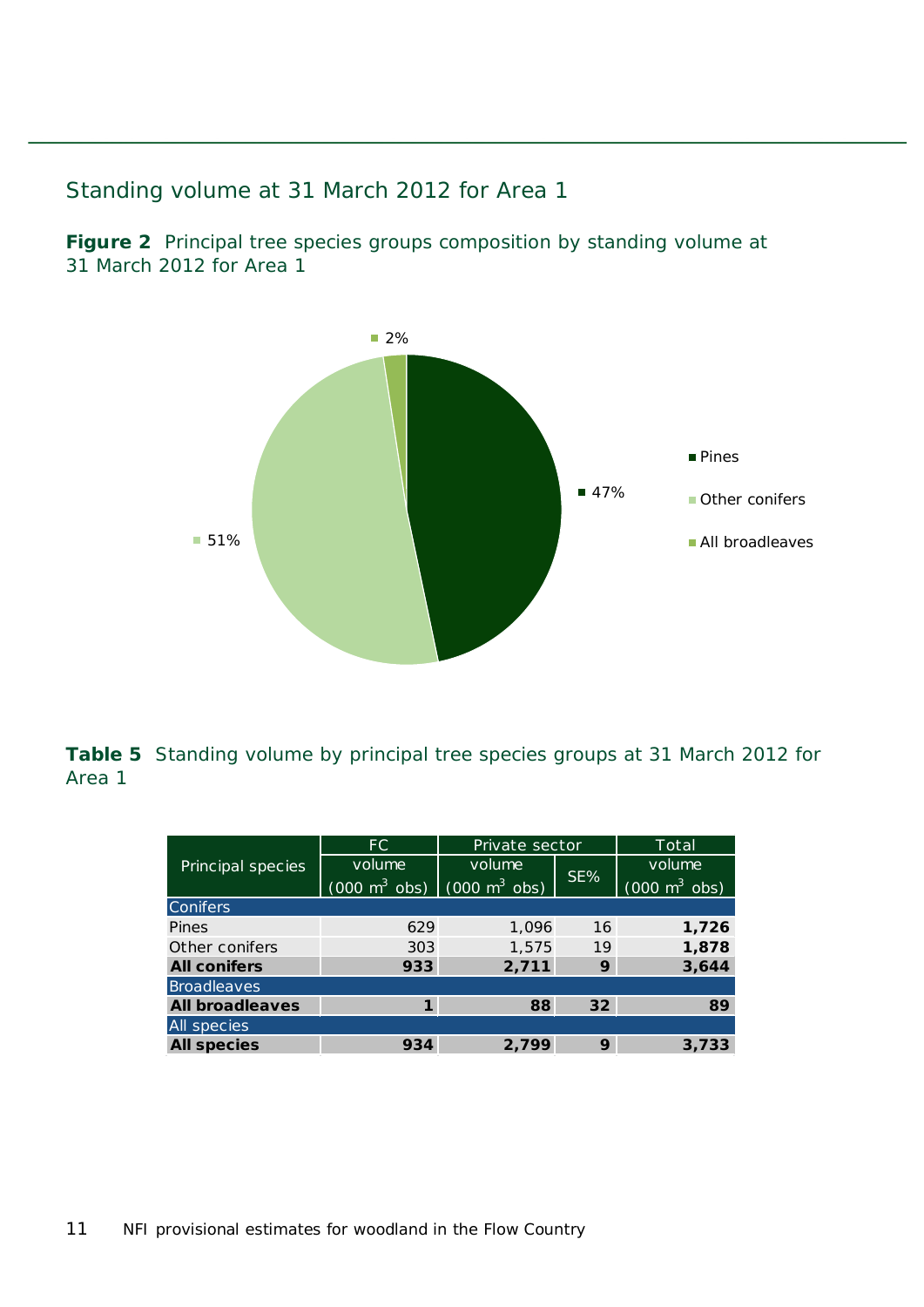#### <span id="page-11-0"></span>**Table 6** Standing volume by age class at 31 March 2012 for Area 1

|                 | FC                                  | Private sector                      |                          | Total                               |
|-----------------|-------------------------------------|-------------------------------------|--------------------------|-------------------------------------|
| Age class       | volume                              | volume                              |                          | volume                              |
|                 | $(000 \; \text{m}^3 \; \text{obs})$ | $(000 \; \text{m}^3 \; \text{obs})$ | SE%                      | $(000 \; \text{m}^3 \; \text{obs})$ |
| Pines           |                                     |                                     |                          |                                     |
| 0-10 years      | $\Omega$                            | $\Omega$                            | $\overline{\phantom{m}}$ | $\mathbf 0$                         |
| $11-20$ years   | 3                                   | 16                                  | 68                       | 19                                  |
| $21-40$ years   | 320                                 | 1,076                               | 21                       | 1,396                               |
| $41-60$ years   | 300                                 | 4                                   | 115                      | 304                                 |
| $61-80$ years   | 3                                   | $\Omega$                            |                          | 3                                   |
| 81-100 years    | 3                                   | $\Omega$                            | $\overline{\phantom{0}}$ | 3                                   |
| $100+years$     | $\overline{O}$                      | $\Omega$                            |                          | $\overline{O}$                      |
| <b>Total</b>    | 629                                 | 1,096                               | 16                       | 1,726                               |
| Other conifers  |                                     |                                     |                          |                                     |
| 0-10 years      | $\Omega$                            | $\Omega$                            | $\qquad \qquad -$        | 0                                   |
| $11-20$ years   | 15                                  | 103                                 | 109                      | 118                                 |
| $21-40$ years   | 109                                 | 1,334                               | 23                       | 1,442                               |
| $41-60$ years   | 164                                 | 139                                 | 113                      | 302                                 |
| $61-80$ years   | 13                                  | $\Omega$                            |                          | 13                                  |
| 81-100 years    | $\overline{2}$                      | $\Omega$                            |                          | $\overline{2}$                      |
| $100+years$     | $\overline{O}$                      | $\Omega$                            |                          | $\Omega$                            |
| <b>Total</b>    | 303                                 | 1,575                               | 19                       | 1,878                               |
| All broadleaves |                                     |                                     |                          |                                     |
| 0-10 years      | $\mathbf{O}$                        | $\Omega$                            | $\qquad \qquad -$        | O                                   |
| $11-20$ years   | $\overline{O}$                      | 1                                   | 112                      | 1                                   |
| $21-40$ years   | $\mathbf{1}$                        | $\Omega$                            | 115                      | 1                                   |
| $41-60$ years   | $\overline{O}$                      | 54                                  | 128                      | 54                                  |
| $61-80$ years   | $\mathbf 0$                         | $\Omega$                            |                          | O                                   |
| 81-100 years    | $\overline{O}$                      | 33                                  | 138                      | 33                                  |
| $100+$ years    | $\mathbf 0$                         | $\Omega$                            |                          | O                                   |
| <b>Total</b>    | $\mathbf{1}$                        | 88                                  | 32                       | 89                                  |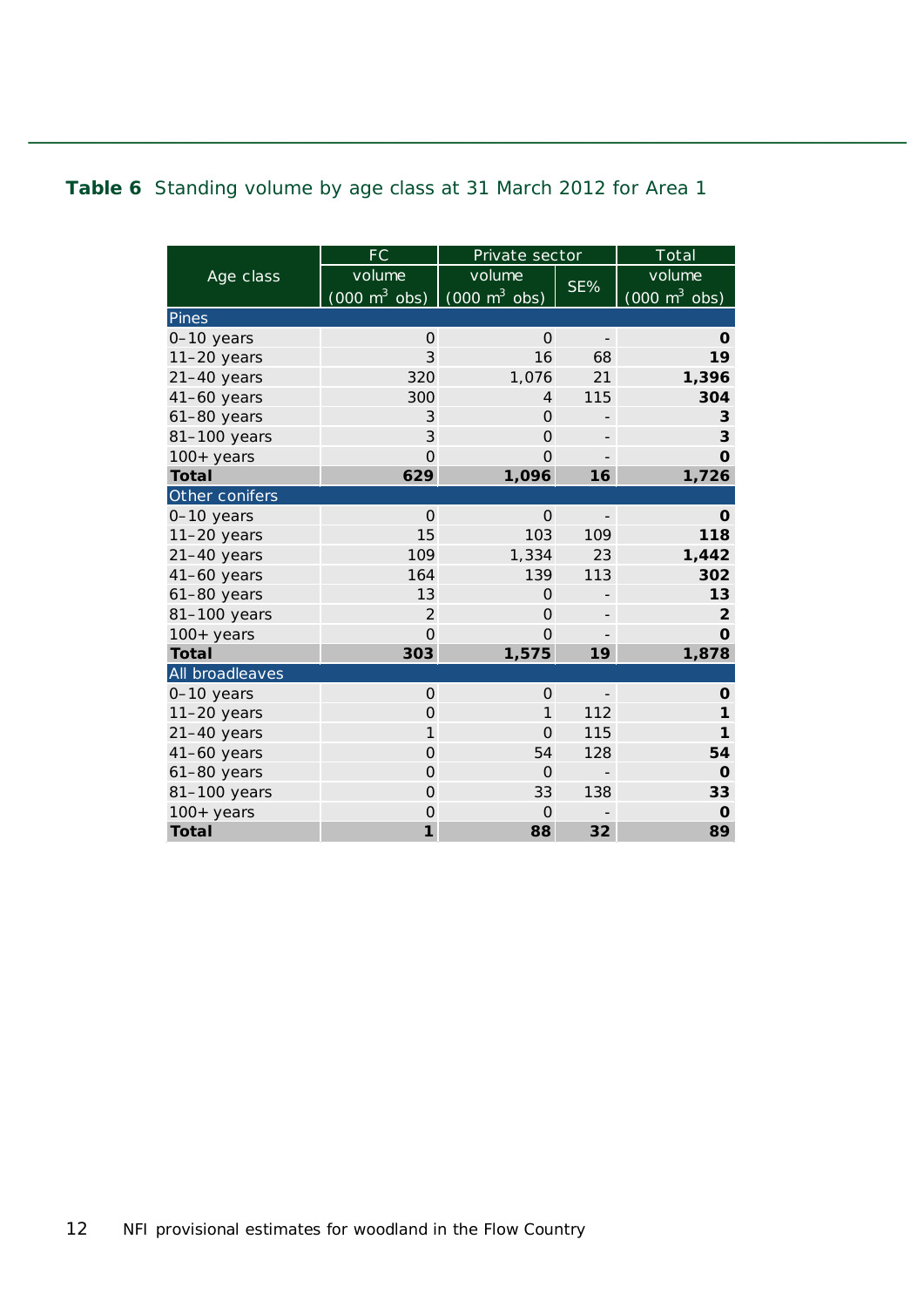#### <span id="page-12-0"></span>**Table 7** Standing volume by mean stand DBH class at 31 March 2012 for Area 1

|                 | FC                              | Private sector                      |                          | Total                           |
|-----------------|---------------------------------|-------------------------------------|--------------------------|---------------------------------|
| Mean stand DBH  | volume                          | volume                              |                          | volume                          |
|                 | $(000 \text{ m}^3 \text{ obs})$ | $(000 \; \text{m}^3 \; \text{obs})$ | SE%                      | $(000 \text{ m}^3 \text{ obs})$ |
| Pines           |                                 |                                     |                          |                                 |
| $0-7$ cm        | $\mathsf{O}\xspace$             | $\mathbf 0$                         | $\frac{1}{\sqrt{2}}$     | O                               |
| 7-10 cm         | $\overline{2}$                  | 19                                  | 58                       | 21                              |
| 10-15 cm        | 244                             | 480                                 | 23                       | 723                             |
| 15-20 cm        | 324                             | 598                                 | 33                       | 922                             |
| 20-30 cm        | 58                              | $\overline{O}$                      |                          | 58                              |
| 30-40 cm        | $\overline{2}$                  | $\mathbf 0$                         | -                        | $\overline{\mathbf{2}}$         |
| 40-60 cm        | $\mathbf 0$                     | $\mathbf 0$                         | -                        | $\mathbf 0$                     |
| 60-80 cm        | $\mathbf 0$                     | $\mathbf 0$                         | $\overline{\phantom{0}}$ | $\mathbf 0$                     |
| $80+cm$         | $\overline{O}$                  | $\overline{O}$                      | $\overline{\phantom{m}}$ | $\mathbf{o}$                    |
| <b>Total</b>    | 629                             | 1,096                               | 16                       | 1,726                           |
| Other conifers  |                                 |                                     |                          |                                 |
| $0-7$ cm        | $\mathbf 0$                     | $\mathbf 0$                         | $\overline{\phantom{a}}$ | $\mathbf{o}$                    |
| 7-10 cm         | $\mathbf{1}$                    | 16                                  | 50                       | 16                              |
| 10-15 cm        | 65                              | 277                                 | 31                       | 342                             |
| 15-20 cm        | 121                             | 1,062                               | 27                       | 1,183                           |
| 20-30 cm        | 112                             | 221                                 | 72                       | 333                             |
| 30-40 cm        | $\overline{\mathbf{4}}$         | $\overline{O}$                      | $\overline{\phantom{m}}$ | $\overline{\mathbf{4}}$         |
| 40-60 cm        | $\mathbf 0$                     | $\mathsf{O}\xspace$                 |                          | $\mathbf 0$                     |
| 60-80 cm        | $\mathsf{O}$                    | $\mathsf{O}\xspace$                 |                          | $\mathbf 0$                     |
| $80+cm$         | $\mathbf 0$                     | 0                                   |                          | $\mathbf O$                     |
| <b>Total</b>    | 303                             | 1,575                               | 19                       | 1,878                           |
| All broadleaves |                                 |                                     |                          |                                 |
| $0-7$ cm        | $\mathbf 0$                     | $\mathsf O$                         | $\overline{\phantom{a}}$ | O                               |
| 7-10 cm         | $\mathbf{1}$                    | $\mathbf{1}$                        | 94                       | 1                               |
| 10-15 cm        | $\mathbf{1}$                    | 54                                  | 135                      | 55                              |
| 15-20 cm        | $\mathsf{O}\xspace$             | 8                                   | 138                      | 8                               |
| 20-30 cm        | $\overline{O}$                  | 10                                  | 138                      | 10                              |
| 30-40 cm        | $\mathbf 0$                     | $\Omega$                            | $\qquad \qquad -$        | $\mathbf 0$                     |
| 40-60 cm        | $\mathsf O$                     | 15                                  | 138                      | 15                              |
| 60-80 cm        | $\mathbf 0$                     | $\mathbf 0$                         | $\qquad \qquad -$        | $\mathbf 0$                     |
| $80+cm$         | $\mathbf 0$                     | $\mathbf 0$                         | $\overline{\phantom{m}}$ | $\mathbf 0$                     |
| <b>Total</b>    | $\mathbf{1}$                    | 88                                  | 32                       | 89                              |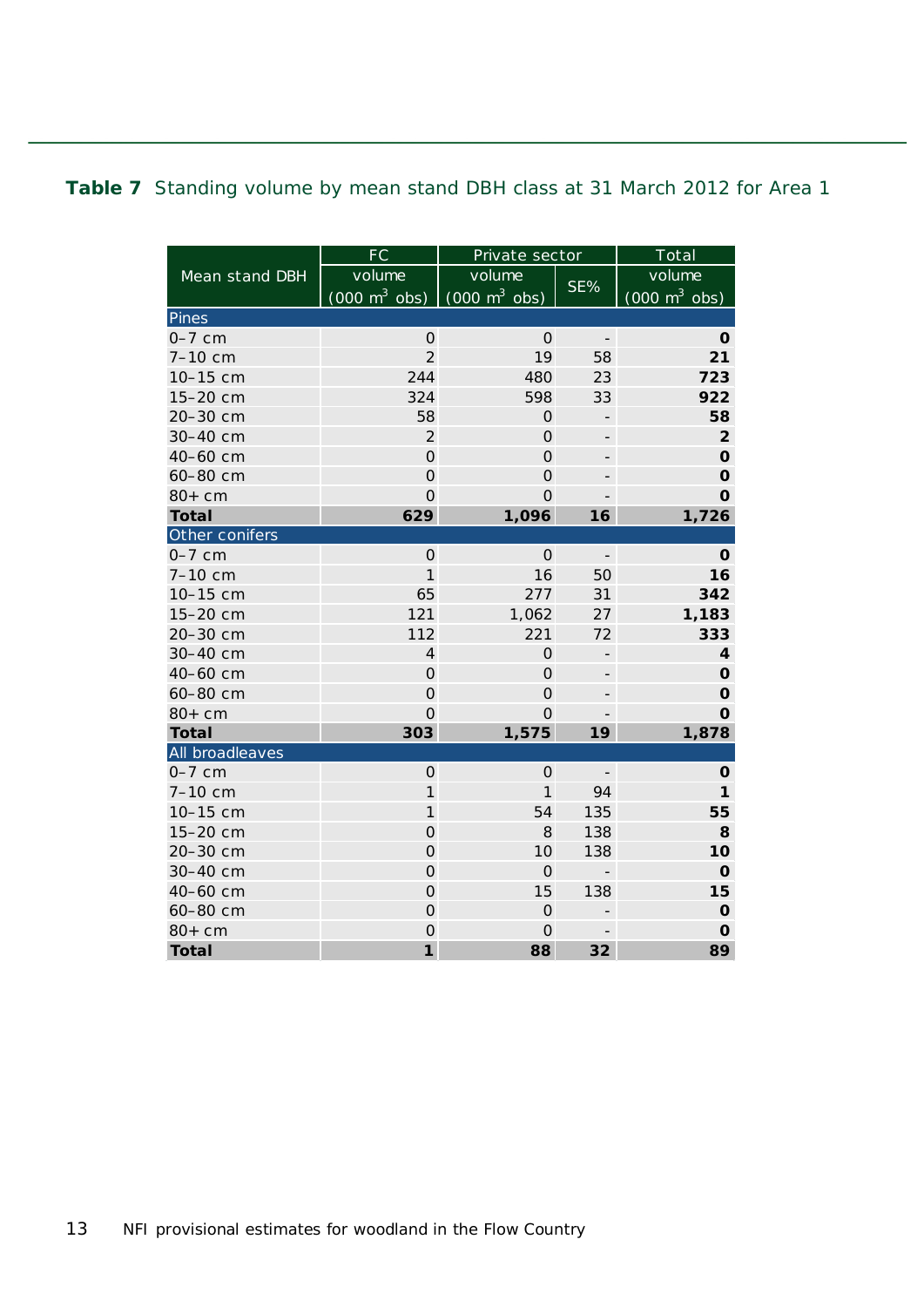### <span id="page-13-0"></span>Results for Area 2

#### <span id="page-13-1"></span>**Map 2** Area 2



Area 2 is bounded by Tongue, Lairg, Brora, Dunbeath and Thurso.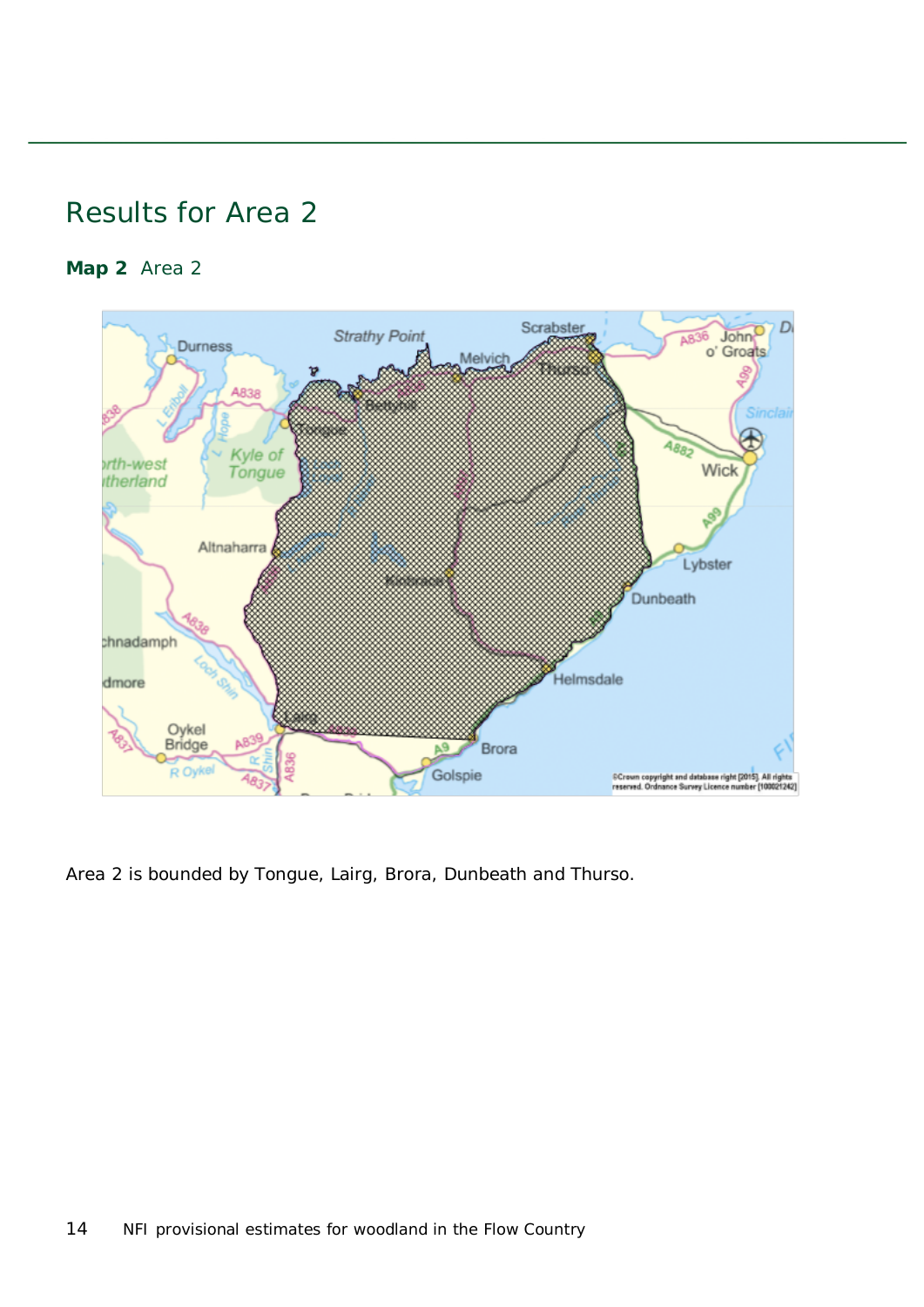#### <span id="page-14-0"></span>Stocked area at 31 March 2012 for Area 2

<span id="page-14-1"></span>**Figure 3** Principal tree species groups composition by stocked area at 31 March 2012 for Area 2



<span id="page-14-2"></span>**Table 8** Stocked area by principal tree species groups at 31 March 2012 for Area 2

|                        | FC.                        | Private sector             |     | Total                      |
|------------------------|----------------------------|----------------------------|-----|----------------------------|
| Principal species      | area<br>$(000 \text{ ha})$ | area<br>$(000 \text{ ha})$ | SE% | area<br>$(000 \text{ ha})$ |
| <b>Conifers</b>        |                            |                            |     |                            |
| Pines                  | 7.4                        | 8.5                        | 12  | 15.9                       |
| Other conifers         | 2.8                        | 8.6                        | 10  | 11.4                       |
| <b>All conifers</b>    | 10.2                       | 17.3                       | 4   | 27.5                       |
| <b>Broadleaves</b>     |                            |                            |     |                            |
| <b>All broadleaves</b> | 0.3                        | 3.2                        | 18  | 3.5                        |
| All species            |                            |                            |     |                            |
| <b>All species</b>     | 10.5                       | 20.6                       | 4   | 31.1                       |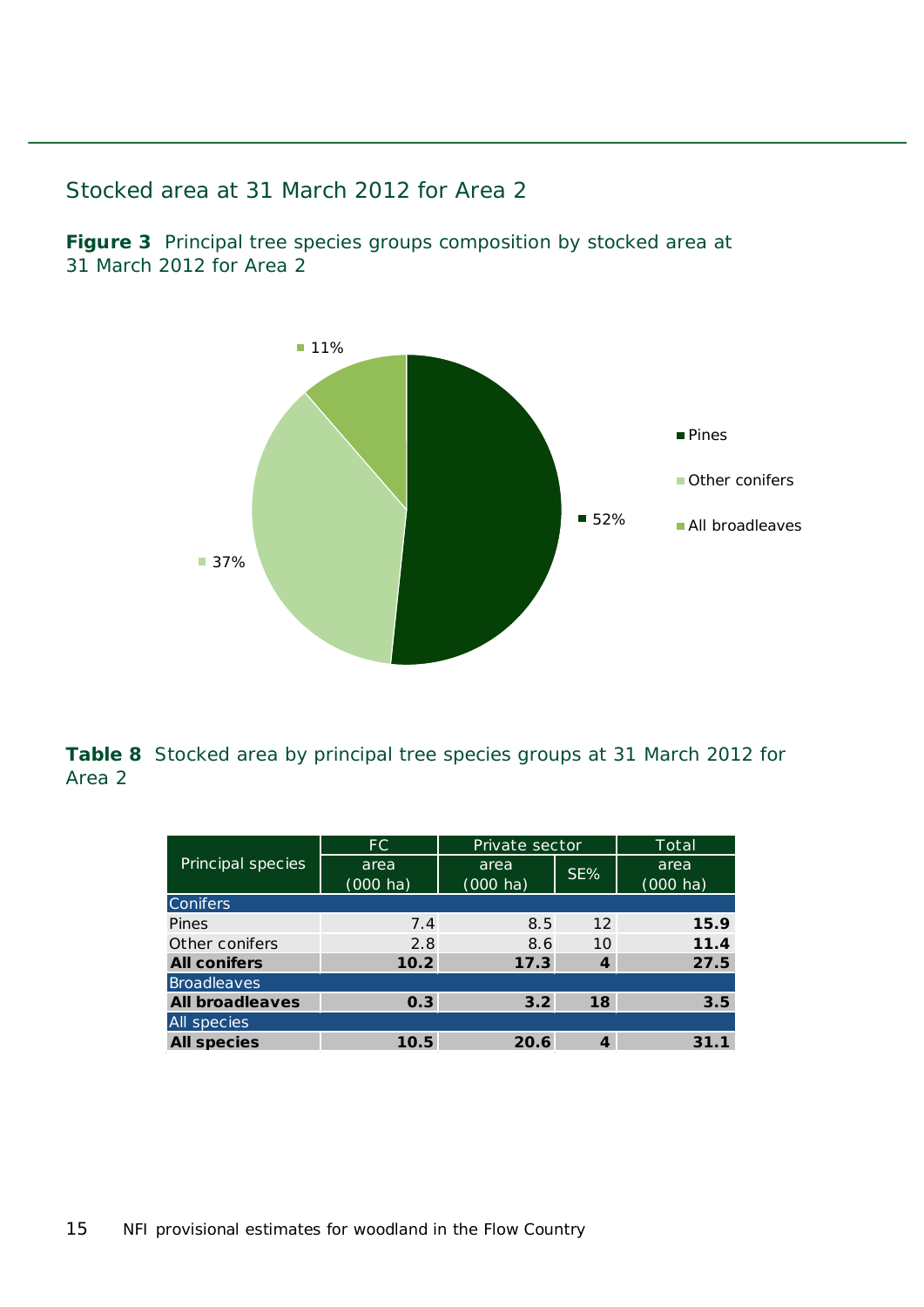#### <span id="page-15-0"></span>**Table 9** Stocked area by age class at 31 March 2012 for Area 2

|                 | <b>FC</b>  | Private sector |                          | Total              |
|-----------------|------------|----------------|--------------------------|--------------------|
| Age class       | area       | area           | SE%                      | area               |
|                 | $(000$ ha) | (000 ha)       |                          | $(000 \text{ ha})$ |
| Pines           |            |                |                          |                    |
| 0-10 years      | 0.2        | 0.9            | 48                       | 1.1                |
| $11-20$ years   | 0.3        | 0.7            | 47                       | 1.0                |
| $21-40$ years   | 4.7        | 6.3            | 18                       | 11.0               |
| $41-60$ years   | 2.3        | 0.5            | 79                       | 2.8                |
| $61-80$ years   | 0.0        | 0.0            | $\overline{\phantom{a}}$ | 0.0                |
| 81-100 years    | 0.0        | 0.0            | $\overline{\phantom{0}}$ | 0.0                |
| $100+$ years    | 0.0        | 0.0            | $\qquad \qquad -$        | 0.0                |
| <b>Total</b>    | 7.4        | 8.5            | 12                       | 15.9               |
| Other conifers  |            |                |                          |                    |
| 0-10 years      | 0.2        | 0.0            | 77                       | 0.2                |
| $11-20$ years   | 0.5        | 1.7            | 35                       | 2.2                |
| $21-40$ years   | 1.5        | 6.3            | 17                       | 7.8                |
| 41-60 years     | 0.5        | 0.4            | 105                      | 0.9                |
| $61-80$ years   | 0.0        | 0.2            | 71                       | 0.2                |
| 81-100 years    | 0.0        | 0.0            | $\overline{\phantom{0}}$ | 0.0                |
| $100+$ years    | 0.0        | 0.0            |                          | 0.0                |
| <b>Total</b>    | 2.8        | 8.6            | 10                       | 11.4               |
| All broadleaves |            |                |                          |                    |
| 0-10 years      | 0.1        | 1.3            | 42                       | 1.4                |
| $11-20$ years   | 0.1        | 0.8            | 31                       | 0.8                |
| $21-40$ years   | 0.1        | 0.0            | 107                      | 0.1                |
| $41-60$ years   | 0.0        | 0.3            | 128                      | 0.3                |
| 61-80 years     | 0.0        | 0.4            | 124                      | 0.4                |
| 81-100 years    | 0.0        | 0.4            | 138                      | 0.4                |
| $100+$ years    | 0.0        | 0.0            |                          | 0.0                |
| <b>Total</b>    | 0.3        | 3.2            | 18                       | 3.5                |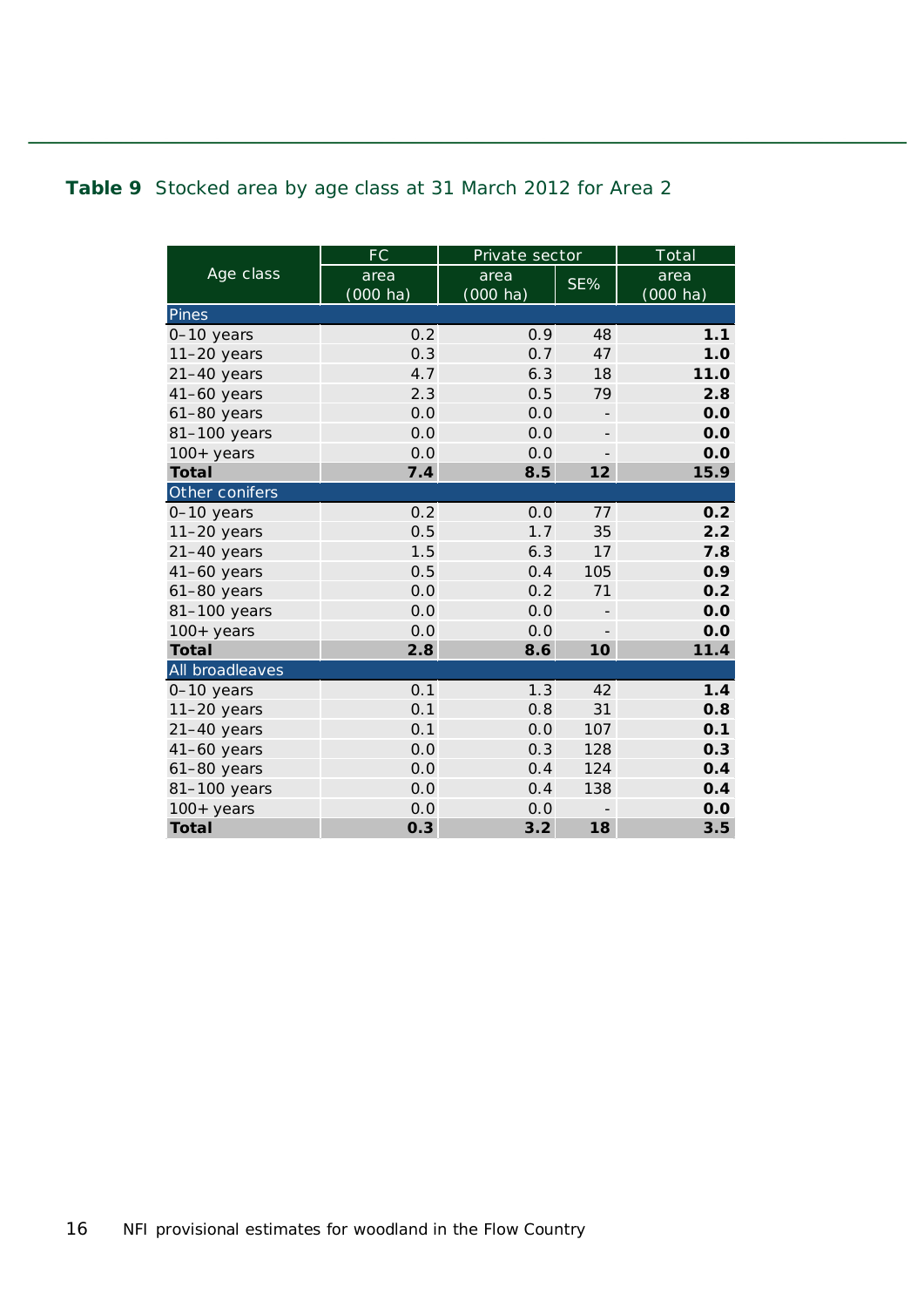#### <span id="page-16-0"></span>**Table 10** Stocked area by mean stand DBH class at 31 March 2012 for Area 2

|                 | FC                 | Private sector     |                          | Total              |
|-----------------|--------------------|--------------------|--------------------------|--------------------|
| Mean stand DBH  | area               | area               | SE%                      | area               |
|                 | $(000 \text{ ha})$ | $(000 \text{ ha})$ |                          | $(000 \text{ ha})$ |
| Pines           |                    |                    |                          |                    |
| $0-7$ cm        | 0.3                | 0.9                | 48                       | 1.2                |
| $7-10$ cm       | 0.3                | 0.8                | 44                       | 1.0                |
| 10-15 cm        | 3.7                | 3.1                | 23                       | 6.8                |
| 15-20 cm        | 2.8                | 3.3                | 28                       | 6.1                |
| 20-30 cm        | 0.3                | 0.0                | $\overline{\phantom{0}}$ | 0.3                |
| 30-40 cm        | 0.0                | 0.0                | $\overline{\phantom{m}}$ | 0.0                |
| 40-60 cm        | 0.0                | 0.5                | 86                       | 0.5                |
| 60-80 cm        | 0.0                | 0.0                |                          | 0.0                |
| $80+cm$         | 0.0                | 0.0                | -                        | 0.0                |
| <b>Total</b>    | 7.4                | 8.5                | 12                       | 15.9               |
| Other conifers  |                    |                    |                          |                    |
| $0-7$ cm        | 0.3                | 0.2                | 100                      | 0.5                |
| $7-10$ cm       | 0.2                | 0.9                | 33                       | 1.2                |
| 10-15 cm        | 1.2                | 1.8                | 29                       | 3.0                |
| 15-20 cm        | 0.7                | 4.4                | 20                       | 5.1                |
| 20-30 cm        | 0.3                | 1.0                | 49                       | 1.3                |
| 30-40 cm        | 0.0                | 0.0                | $\overline{\phantom{a}}$ | 0.0                |
| 40-60 cm        | 0.0                | 0.2                | 71                       | 0.2                |
| 60-80 cm        | 0.0                | 0.0                |                          | 0.0                |
| $80+cm$         | 0.0                | 0.0                |                          | 0.0                |
| <b>Total</b>    | 2.8                | 8.6                | 10                       | 11.4               |
| All broadleaves |                    |                    |                          |                    |
| $0-7$ cm        | 0.1                | 2.0                | 28                       | 2.2                |
| 7-10 cm         | 0.1                | 0.1                | 75                       | 0.2                |
| 10-15 cm        | 0.1                | 0.3                | 131                      | 0.3                |
| 15-20 cm        | 0.0                | 0.5                | 89                       | 0.5                |
| 20-30 cm        | 0.0                | 0.1                | 138                      | 0.1                |
| 30-40 cm        | 0.0                | 0.0                | $\overline{\phantom{0}}$ | 0.0                |
| 40-60 cm        | 0.0                | 0.2                | 102                      | 0.2                |
| 60-80 cm        | 0.0                | 0.0                |                          | 0.0                |
| $80+cm$         | 0.0                | 0.0                | $\qquad \qquad -$        | 0.0                |
| <b>Total</b>    | 0.3                | 3.2                | 18                       | 3.5                |

#### <span id="page-16-1"></span>**Table 11** Felled Area at 31 March 2012 for Area 2

|                  | <b>FC</b>                  | Private sector             |     | Total                      |
|------------------|----------------------------|----------------------------|-----|----------------------------|
| Clearfelled area | area<br>$(000 \text{ ha})$ | area<br>$(000 \text{ ha})$ | SE% | area<br>$(000 \text{ ha})$ |
|                  | 1 າ                        | 1.4                        | 49  | 2.6                        |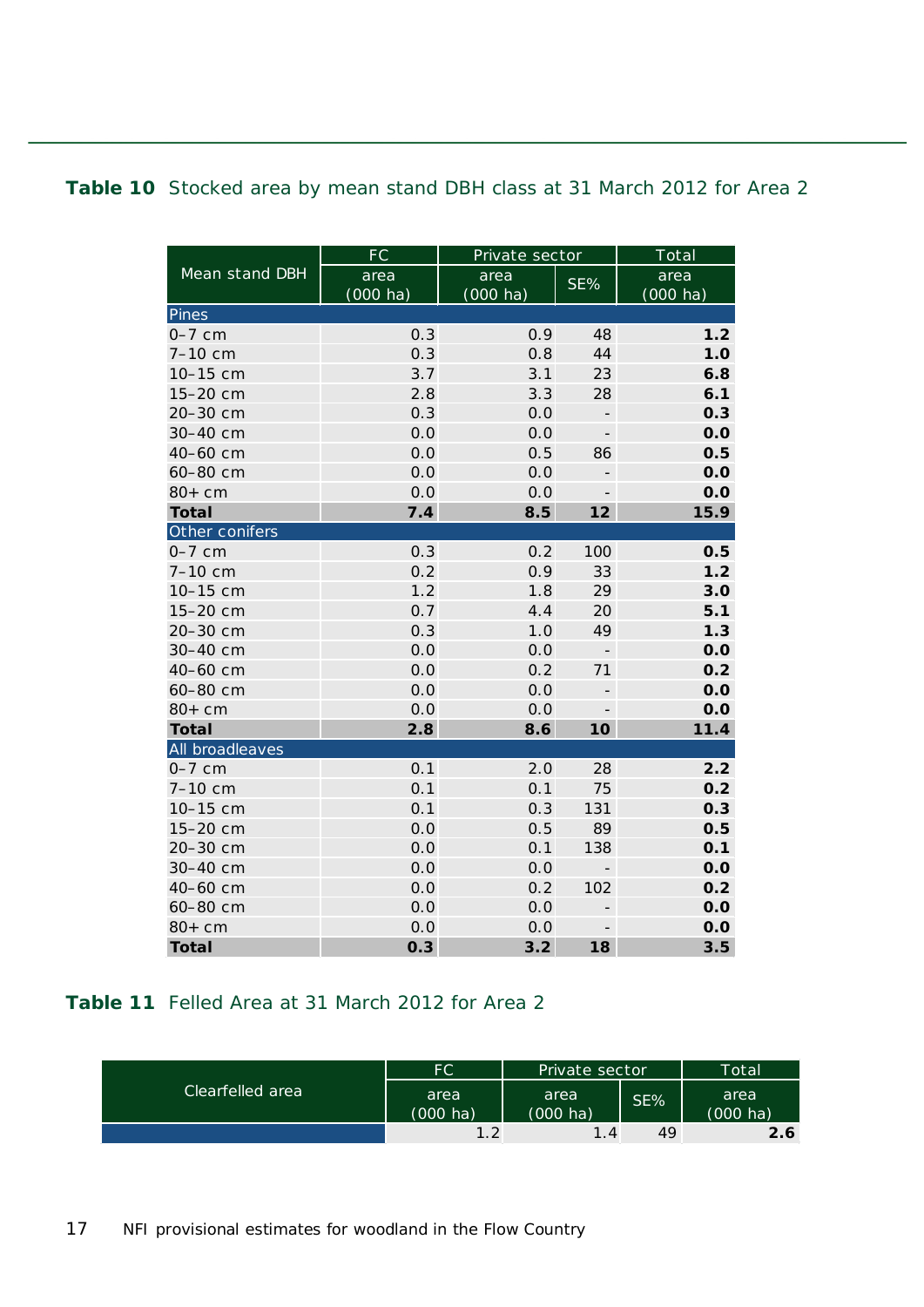#### <span id="page-17-0"></span>Standing volume at 31 March 2012 for Area 2

<span id="page-17-1"></span>**Figure 4** Principal tree species groups composition by standing volume at 31 March 2012 for Area 2



<span id="page-17-2"></span>**Table 12** Standing volume by principal tree species groups at 31 March 2012 for Area 2

|                        | FC.                                                             | Private sector |     | Total                           |
|------------------------|-----------------------------------------------------------------|----------------|-----|---------------------------------|
| Principal species      | volume                                                          | volume         | SE% | volume                          |
|                        | $(000 \text{ m}^3 \text{ obs})$ $(000 \text{ m}^3 \text{ obs})$ |                |     | $(000 \text{ m}^3 \text{ obs})$ |
| <b>Conifers</b>        |                                                                 |                |     |                                 |
| Pines                  | 1,266                                                           | 1,572          | 22  | 2,837                           |
| Other conifers         | 504                                                             | 2,174          | 15  | 2,678                           |
| <b>All conifers</b>    | 1,769                                                           | 3,789          | 10  | 5,558                           |
| Broadleaves            |                                                                 |                |     |                                 |
| <b>All broadleaves</b> | 9                                                               | 132            | 40  | 141                             |
| <b>All species</b>     |                                                                 |                |     |                                 |
| <b>All species</b>     | 1,778                                                           | 3,921          | 9   | 5,699                           |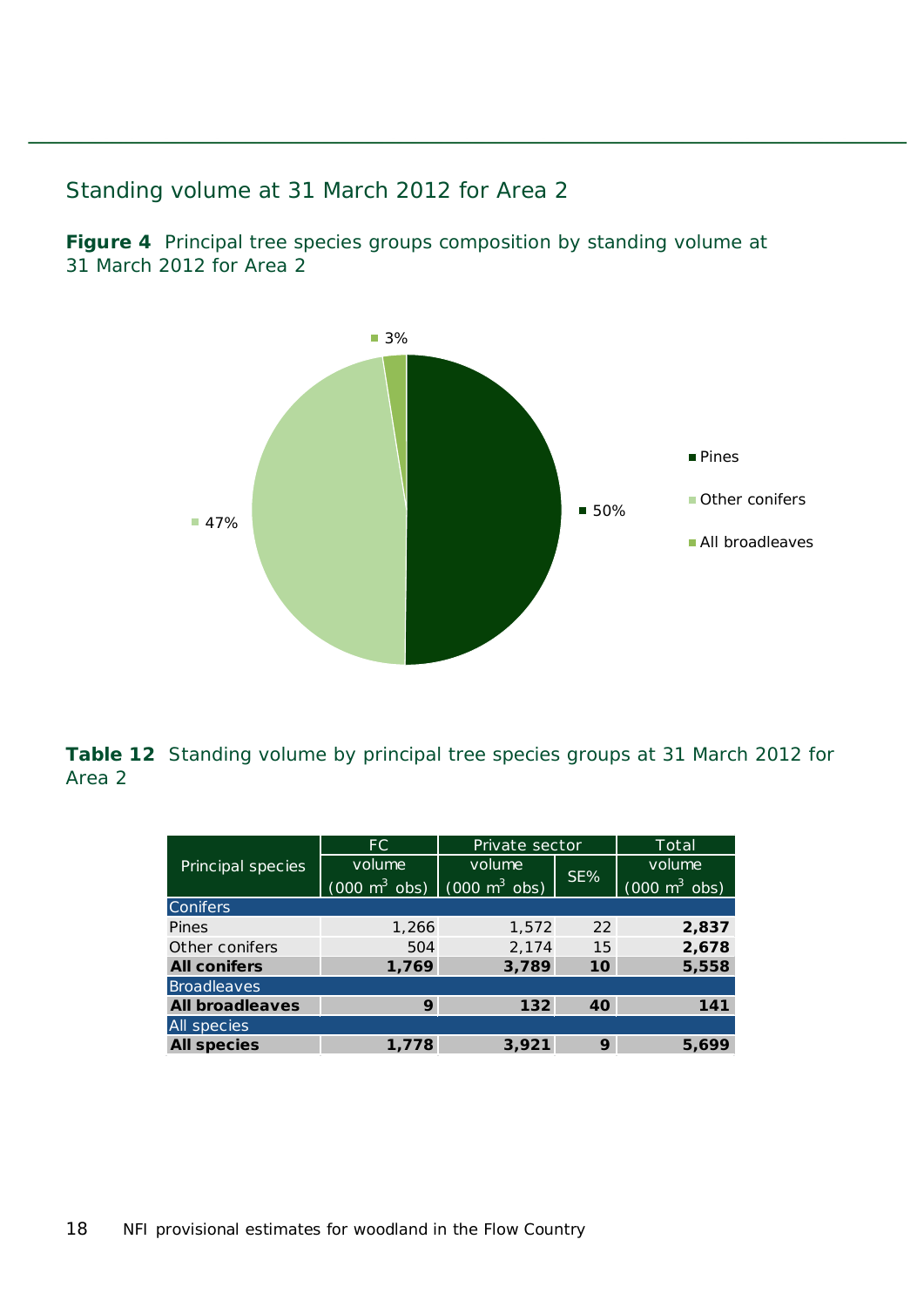#### <span id="page-18-0"></span>**Table 13** Standing volume by age class at 31 March 2012 for Area 2

|                 | FC                                  | Private sector                  |                          | To tal                              |
|-----------------|-------------------------------------|---------------------------------|--------------------------|-------------------------------------|
| Age class       | volume                              | volume                          |                          | volume                              |
|                 | $(000 \; \text{m}^3 \; \text{obs})$ | $(000 \text{ m}^3 \text{ obs})$ | SE%                      | $(000 \; \text{m}^3 \; \text{obs})$ |
| Pines           |                                     |                                 |                          |                                     |
| 0-10 years      | $\mathbf{O}$                        | $\Omega$                        | $\overline{\phantom{m}}$ | $\mathbf 0$                         |
| $11-20$ years   | 5                                   | 32                              | 64                       | 37                                  |
| $21-40$ years   | 665                                 | 1,165                           | 20                       | 1,830                               |
| $41-60$ years   | 590                                 | 374                             | 85                       | 964                                 |
| $61-80$ years   | 3                                   | $\Omega$                        |                          | 3                                   |
| 81-100 years    | 3                                   | $\Omega$                        | $\overline{\phantom{0}}$ | 3                                   |
| $100+years$     | $\overline{O}$                      | $\Omega$                        |                          | $\Omega$                            |
| <b>Total</b>    | 1,266                               | 1,572                           | 22                       | 2,837                               |
| Other conifers  |                                     |                                 |                          |                                     |
| 0-10 years      | $\Omega$                            | $\Omega$                        | $\overline{\phantom{0}}$ | O                                   |
| $11-20$ years   | 18                                  | 195                             | 65                       | 214                                 |
| $21-40$ years   | 228                                 | 1,687                           | 22                       | 1,915                               |
| $41-60$ years   | 242                                 | 139                             | 112                      | 381                                 |
| $61-80$ years   | 13                                  | 153                             | 71                       | 166                                 |
| 81-100 years    | 2                                   | $\Omega$                        |                          | $\overline{2}$                      |
| $100+years$     | $\overline{O}$                      | $\Omega$                        |                          | $\Omega$                            |
| <b>Total</b>    | 504                                 | 2,174                           | 15                       | 2,678                               |
| All broadleaves |                                     |                                 |                          |                                     |
| 0-10 years      | $\Omega$                            | $\Omega$                        | $\overline{\phantom{a}}$ | O                                   |
| $11-20$ years   | $\overline{2}$                      | 1                               | 118                      | 3                                   |
| $21-40$ years   | 6                                   | $\overline{2}$                  | 106                      | 8                                   |
| $41-60$ years   | $\overline{O}$                      | 58                              | 128                      | 59                                  |
| 61-80 years     | $\Omega$                            | 35                              | 74                       | 35                                  |
| 81-100 years    | $\overline{O}$                      | 36                              | 138                      | 36                                  |
| $100+$ years    | $\Omega$                            | $\Omega$                        |                          | O                                   |
| <b>Total</b>    | 9                                   | 132                             | 40                       | 141                                 |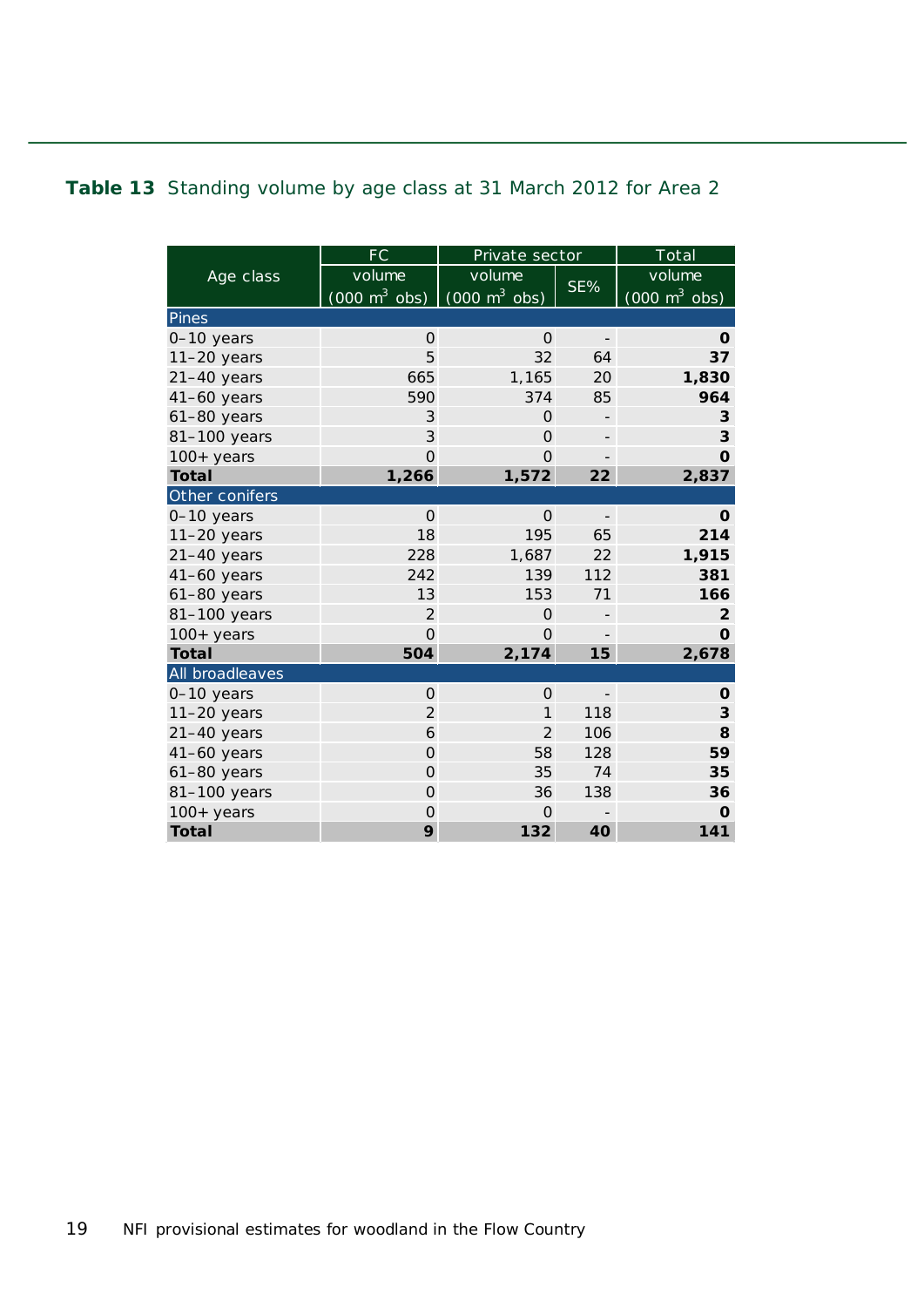<span id="page-19-0"></span>**Table 14** Standing volume by mean stand DBH class at 31 March 2012 for Area 2

| FC              |                                 | Private sector                         |                          | $\overline{\text{Total}}$       |
|-----------------|---------------------------------|----------------------------------------|--------------------------|---------------------------------|
| Mean stand DBH  | volume                          | volume                                 |                          | volume                          |
|                 | $(000 \text{ m}^3 \text{ obs})$ | $\frac{1}{2}$ (000 m <sup>3</sup> obs) | SE%                      | $(000 \text{ m}^3 \text{ obs})$ |
| Pines           |                                 |                                        |                          |                                 |
| $0-7$ cm        | $\mathbf{O}$                    | $\Omega$                               | $\overline{\phantom{a}}$ | O                               |
| 7-10 cm         | $\mathfrak b$                   | 20                                     | 43                       | 26                              |
| 10-15 cm        | 447                             | 529                                    | 22                       | 976                             |
| 15-20 cm        | 699                             | 653                                    | 31                       | 1,352                           |
| 20-30 cm        | 112                             | $\mathsf O$                            | -                        | 112                             |
| 30-40 cm        | $\mathbf 2$                     | $\mathbf 0$                            | $\overline{\phantom{m}}$ | $\overline{2}$                  |
| 40-60 cm        | $\overline{O}$                  | 370                                    | 86                       | 370                             |
| 60-80 cm        | $\overline{O}$                  | $\overline{O}$                         | $\overline{a}$           | $\mathbf 0$                     |
| $80+cm$         | $\overline{O}$                  | $\overline{O}$                         |                          | $\mathbf{o}$                    |
| <b>Total</b>    | 1,266                           | 1,572                                  | 22                       | 2,837                           |
| Other conifers  |                                 |                                        |                          |                                 |
| $0-7$ cm        | $\overline{0}$                  | $\overline{O}$                         | $\frac{1}{2}$            | 0                               |
| 7-10 cm         | 6                               | 26                                     | 31                       | 33                              |
| 10-15 cm        | 116                             | 288                                    | 30                       | 404                             |
| 15-20 cm        | 210                             | 1,266                                  | 23                       | 1,476                           |
| 20-30 cm        | 163                             | 441                                    | 52                       | 604                             |
| 30-40 cm        | 8                               | $\Omega$                               | $\frac{1}{2}$            | 8                               |
| 40-60 cm        | $\mathbf{O}$                    | 153                                    | 71                       | 153                             |
| 60-80 cm        | $\mathbf{O}$                    | 0                                      | $\qquad \qquad -$        | O                               |
| $80+cm$         | $\mathbf{O}$                    | 0                                      | $\overline{\phantom{0}}$ | $\mathbf 0$                     |
| <b>Total</b>    | 504                             | 2,174                                  | 15                       | 2,678                           |
| All broadleaves |                                 |                                        |                          |                                 |
| $0-7$ cm        | $\mathsf{O}\xspace$             | $\mathsf{O}\xspace$                    | $\overline{\phantom{a}}$ | O                               |
| 7-10 cm         | $\overline{2}$                  | $\overline{2}$                         | 86                       | $\overline{\mathbf{4}}$         |
| 10-15 cm        | 6                               | 59                                     | 136                      | 66                              |
| 15-20 cm        | $\overline{O}$                  | 24                                     | 78                       | 24                              |
| 20-30 cm        | $\mathbf 0$                     | 11                                     | 138                      | 11                              |
| 30-40 cm        | $\mathbf 0$                     | $\mathsf O$                            | $\overline{\phantom{0}}$ | $\mathbf 0$                     |
| 40-60 cm        | $\mathbf 0$                     | 35                                     | 74                       | 35                              |
| 60-80 cm        | $\overline{0}$                  | $\overline{O}$                         | $\overline{a}$           | $\mathbf 0$                     |
| $80+cm$         | $\overline{0}$                  | $\overline{O}$                         | $\overline{\phantom{m}}$ | $\mathbf O$                     |
| <b>Total</b>    | 9                               | 132                                    | 40                       | 141                             |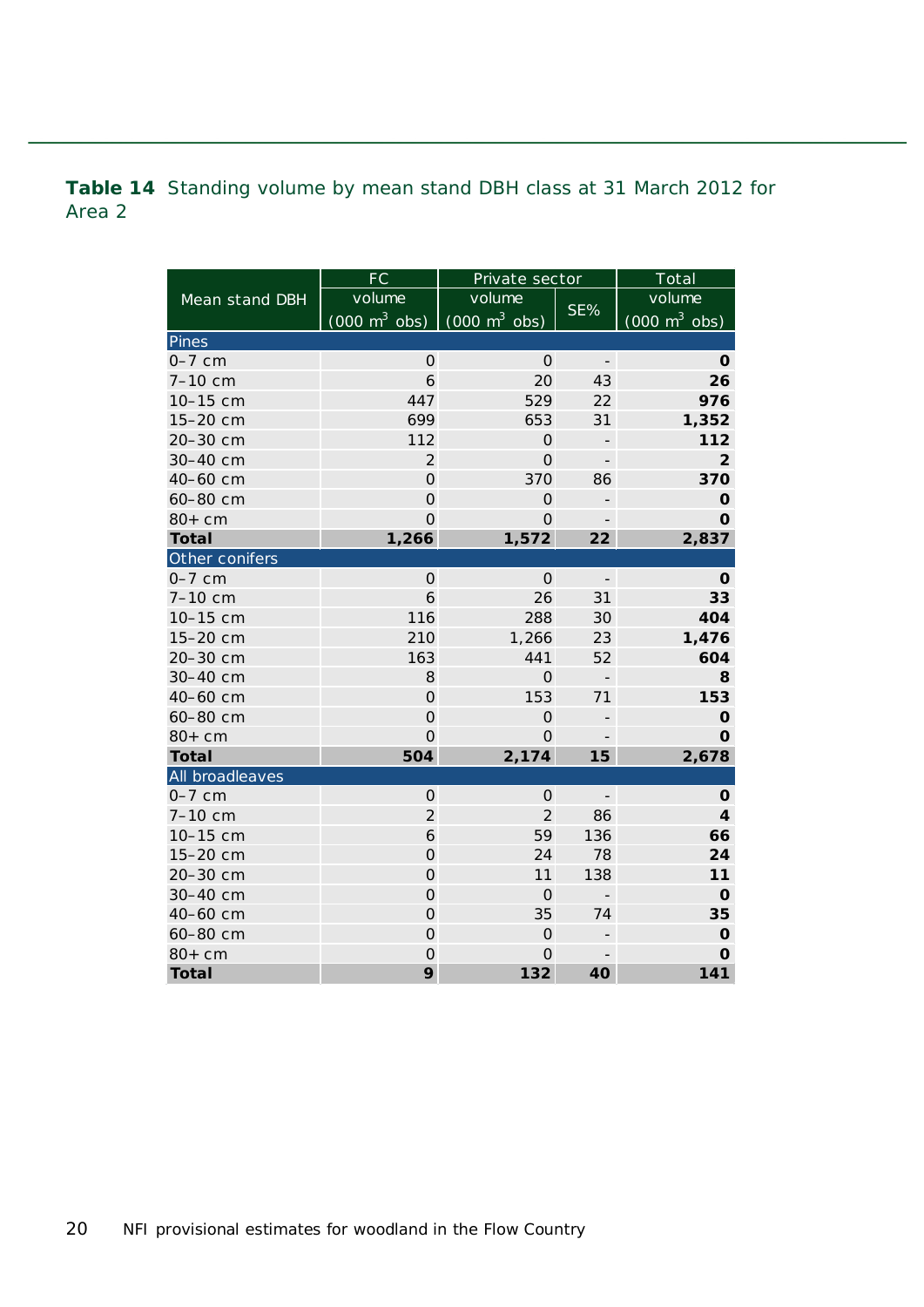### <span id="page-20-0"></span>Results for Area 3

#### <span id="page-20-1"></span>**Map 3** Area 3



Area 3 is bounded by Tongue, Lairg, Golspie, Dunbeath and Thurso.

There is no additional FC managed woodland in Area 3 compared with Area 2.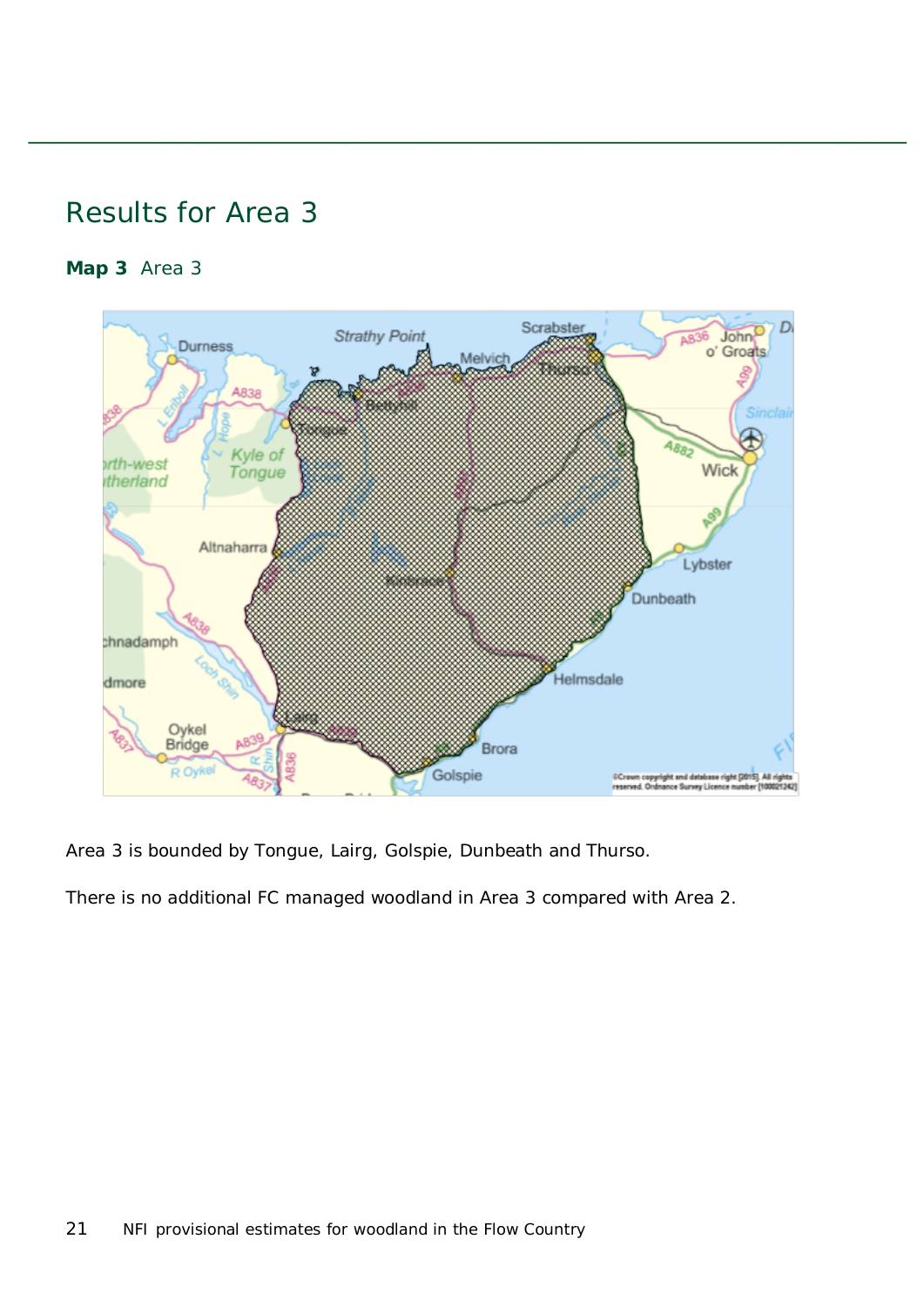#### <span id="page-21-0"></span>Stocked area at 31 March 2012 for Area 3

<span id="page-21-1"></span>**Figure 5** Principal tree species groups composition by stocked area at 31 March 2012 for Area 3



<span id="page-21-2"></span>**Table 15** Stocked area by principal tree species groups at 31 March 2012 for Area 3

|                        | FC.                | Private sector     |     | Total              |
|------------------------|--------------------|--------------------|-----|--------------------|
| Principal species      | area               | area               | SE% | area               |
|                        | $(000 \text{ ha})$ | $(000 \text{ ha})$ |     | $(000 \text{ ha})$ |
| <b>Conifers</b>        |                    |                    |     |                    |
| Pines                  | 7.4                | 9.2                | 11  | 16.6               |
| Other conifers         | 2.8                | 8.8                | 10  | 11.6               |
| <b>All conifers</b>    | 10.2               | 18.2               | 4   | 28.4               |
| <b>Broadleaves</b>     |                    |                    |     |                    |
| <b>All broadleaves</b> | 0.3                | 3.7                | 16  | 4.0                |
| All species            |                    |                    |     |                    |
| <b>All species</b>     | 10.5               | 22.0               | 4   | 32.5               |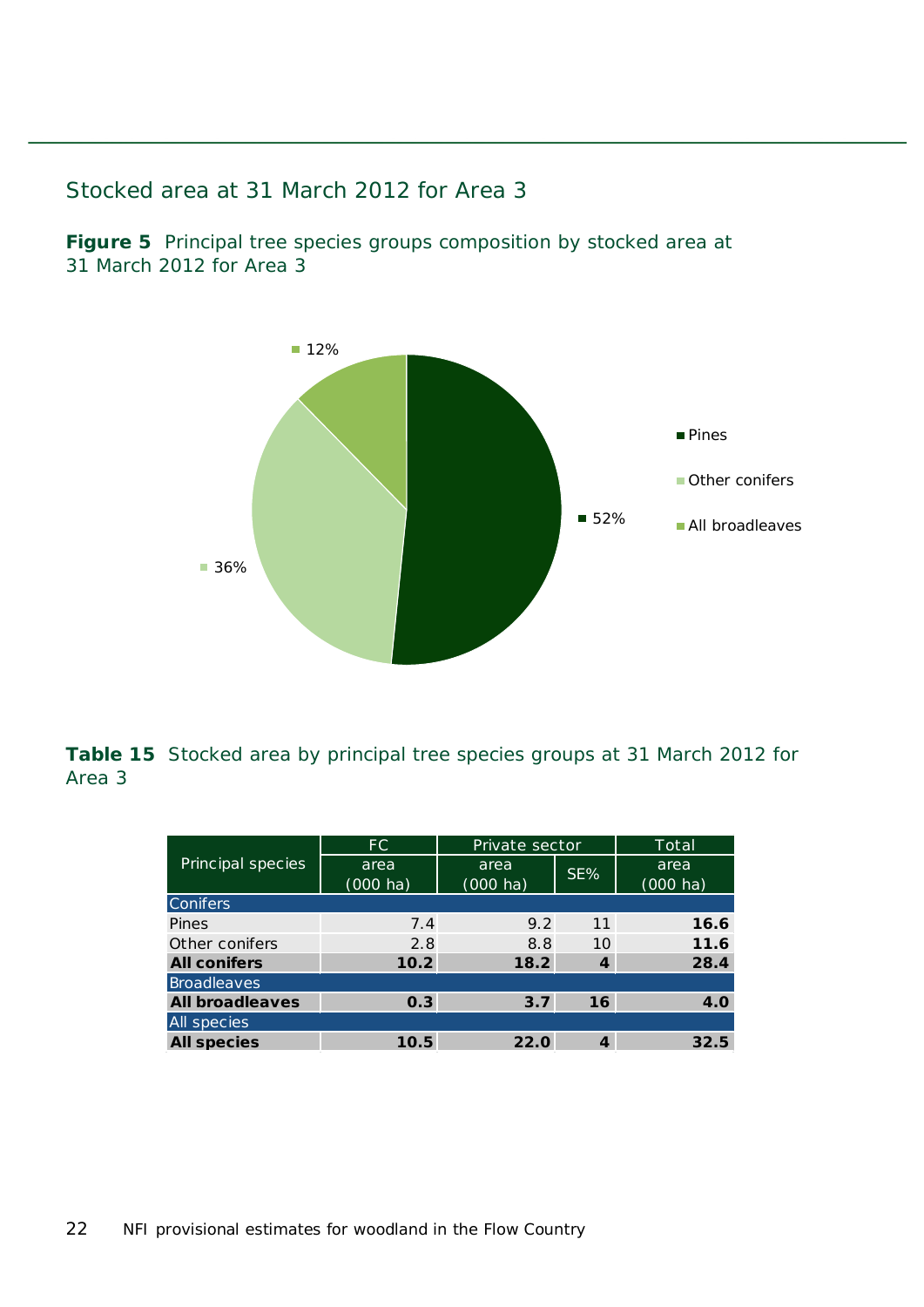#### <span id="page-22-0"></span>**Table 16** Stocked area by age class at 31 March 2012 for Area 3

|                 | FC       | Private sector     |                          | Total              |
|-----------------|----------|--------------------|--------------------------|--------------------|
| Age class       | area     | area               | SE%                      | area               |
|                 | (000 ha) | $(000 \text{ ha})$ |                          | $(000 \text{ ha})$ |
| Pines           |          |                    |                          |                    |
| 0-10 years      | 0.2      | 1.0                | 47                       | 1.1                |
| $11-20$ years   | 0.3      | 1.1                | 45                       | 1.4                |
| $21-40$ years   | 4.7      | 6.5                | 18                       | 11.2               |
| $41-60$ years   | 2.3      | 0.5                | 78                       | 2.8                |
| $61-80$ years   | 0.0      | 0.1                | 114                      | 0.1                |
| 81-100 years    | 0.0      | 0.0                | $\overline{\phantom{0}}$ | 0.0                |
| $100+years$     | 0.0      | 0.0                | $\overline{\phantom{a}}$ | 0.0                |
| <b>Total</b>    | 7.4      | 9.2                | 11                       | 16.6               |
| Other conifers  |          |                    |                          |                    |
| 0-10 years      | 0.2      | 0.0                | 75                       | 0.2                |
| $11-20$ years   | 0.5      | 1.8                | 34                       | 2.3                |
| $21-40$ years   | 1.5      | 6.3                | 17                       | 7.8                |
| $41-60$ years   | 0.5      | 0.4                | 105                      | 0.9                |
| $61-80$ years   | 0.0      | 0.3                | 59                       | 0.4                |
| 81-100 years    | 0.0      | 0.0                | $\overline{\phantom{0}}$ | 0.0                |
| $100+$ years    | 0.0      | 0.0                |                          | 0.0                |
| <b>Total</b>    | 2.8      | 8.8                | 10                       | 11.6               |
| All broadleaves |          |                    |                          |                    |
| 0-10 years      | 0.1      | 1.3                | 42                       | 1.5                |
| $11-20$ years   | 0.1      | 0.9                | 29                       | 0.9                |
| $21-40$ years   | 0.1      | 0.1                | 81                       | 0.2                |
| $41-60$ years   | 0.0      | 0.6                | 59                       | 0.6                |
| $61-80$ years   | 0.0      | 0.4                | 99                       | 0.4                |
| 81-100 years    | 0.0      | 0.4                | 112                      | 0.4                |
| $100+$ years    | 0.0      | 0.0                |                          | 0.0                |
| <b>Total</b>    | 0.3      | 3.7                | 16                       | 4.0                |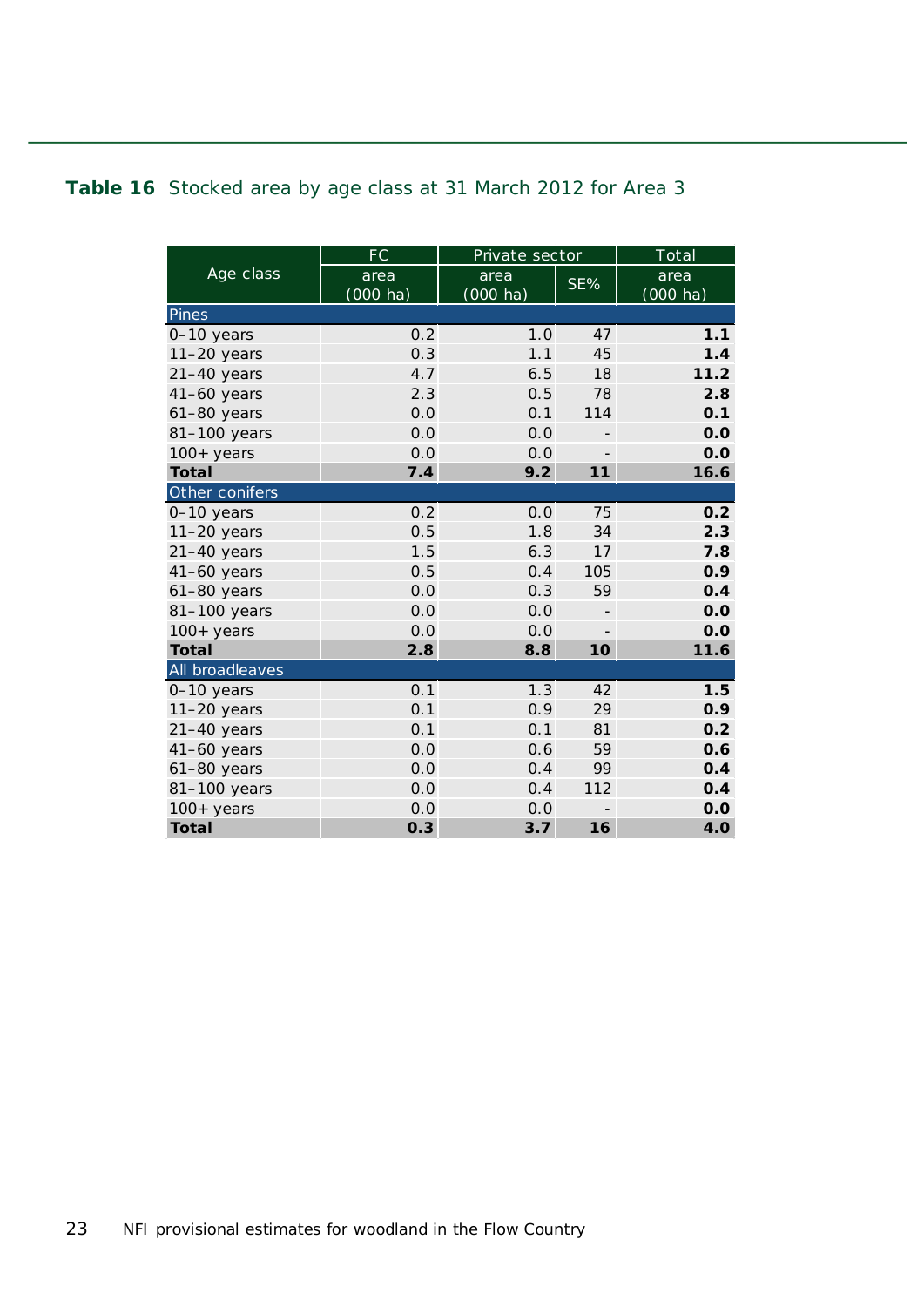#### <span id="page-23-0"></span>**Table 17** Stocked area by mean stand DBH class at 31 March 2012 for Area 3

|                 | FC                 | Private sector     | Total                    |                    |
|-----------------|--------------------|--------------------|--------------------------|--------------------|
| Mean stand DBH  | area               | area               | SE%                      | area               |
|                 | $(000 \text{ ha})$ | $(000 \text{ ha})$ |                          | $(000 \text{ ha})$ |
| Pines           |                    |                    |                          |                    |
| $0-7$ cm        | 0.3                | 1.0                | 47                       | 1.2                |
| $7 - 10$ cm     | 0.3                | 1.1                | 43                       | 1.4                |
| 10-15 cm        | 3.7                | 3.3                | 22                       | 7.0                |
| 15-20 cm        | 2.8                | 3.3                | 28                       | 6.1                |
| 20-30 cm        | 0.3                | 0.1                | 114                      | 0.4                |
| 30-40 cm        | 0.0                | 0.0                | $\overline{\phantom{0}}$ | 0.0                |
| 40-60 cm        | 0.0                | 0.5                | 85                       | 0.5                |
| 60-80 cm        | 0.0                | 0.0                |                          | 0.0                |
| $80+cm$         | 0.0                | 0.0                | $\overline{\phantom{a}}$ | 0.0                |
| <b>Total</b>    | 7.4                | 9.2                | 11                       | 16.6               |
| Other conifers  |                    |                    |                          |                    |
| $0-7$ cm        | 0.3                | 0.2                | 97                       | 0.5                |
| 7-10 cm         | 0.2                | 1.0                | 31                       | 1.2                |
| 10-15 cm        | 1.2                | 1.8                | 29                       | 3.0                |
| 15-20 cm        | 0.7                | 4.4                | 20                       | 5.1                |
| 20-30 cm        | 0.3                | 1.2                | 45                       | 1.4                |
| 30-40 cm        | 0.0                | 0.0                |                          | 0.0                |
| 40-60 cm        | 0.0                | 0.2                | 69                       | 0.2                |
| 60-80 cm        | 0.0                | 0.0                |                          | 0.0                |
| $80+cm$         | 0.0                | 0.0                |                          | 0.0                |
| <b>Total</b>    | 2.8                | 8.8                | 10                       | 11.6               |
| All broadleaves |                    |                    |                          |                    |
| $0-7$ cm        | 0.1                | 2.2                | 27                       | 2.3                |
| 7-10 cm         | 0.1                | 0.4                | 73                       | 0.5                |
| 10-15 cm        | 0.1                | 0.3                | 106                      | 0.3                |
| 15-20 cm        | 0.0                | 0.6                | 65                       | 0.6                |
| 20-30 cm        | 0.0                | 0.1                | 112                      | 0.1                |
| 30-40 cm        | 0.0                | 0.0                | $\overline{\phantom{m}}$ | 0.0                |
| 40-60 cm        | 0.0                | 0.2                | 81                       | 0.2                |
| 60-80 cm        | 0.0                | 0.0                | $\qquad \qquad -$        | 0.0                |
| $80+cm$         | 0.0                | 0.0                | $\overline{\phantom{a}}$ | 0.0                |
| <b>Total</b>    | 0.3                | 3.7                | 16                       | 4.0                |

#### <span id="page-23-1"></span>**Table 18** Felled Area at 31 March 2012 for Area 3

|                  | FC.                        | Private sector             |     | Total                      |
|------------------|----------------------------|----------------------------|-----|----------------------------|
| Clearfelled area | area<br>$(000 \text{ ha})$ | area<br>$(000 \text{ ha})$ | SE% | area<br>$(000 \text{ ha})$ |
|                  |                            | 1.6                        | 45  | 2.8                        |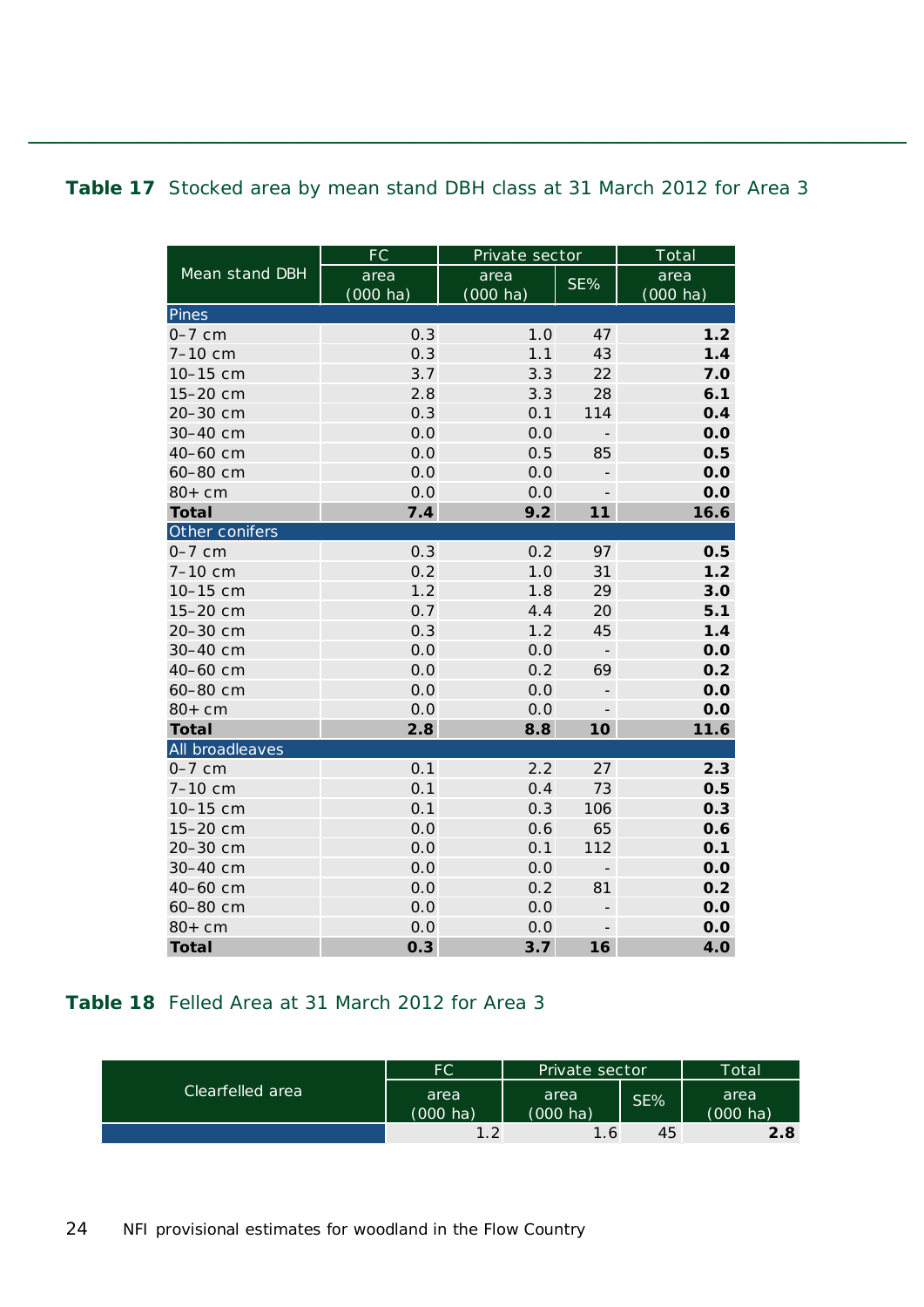#### <span id="page-24-0"></span>Standing volume at 31 March 2012 for Area 3

<span id="page-24-1"></span>**Figure 6** Principal tree species groups composition by standing volume at 31 March 2012 for Area 3



<span id="page-24-2"></span>**Table 19** Standing volume by principal tree species groups at 31 March 2012 for Area 3

|                        | FC.                                                             | Private sector |     | Total                               |
|------------------------|-----------------------------------------------------------------|----------------|-----|-------------------------------------|
| Principal species      | volume                                                          | volume         | SE% | volume                              |
|                        | $(000 \text{ m}^3 \text{ obs})$ $(000 \text{ m}^3 \text{ obs})$ |                |     | $(000 \; \text{m}^3 \; \text{obs})$ |
| <b>Conifers</b>        |                                                                 |                |     |                                     |
| Pines                  | 1,266                                                           | 1,646          | 21  | 2,911                               |
| Other conifers         | 504                                                             | 2,267          | 15  | 2,770                               |
| <b>All conifers</b>    | 1,769                                                           | 3,956          | 9   | 5,725                               |
| Broadleaves            |                                                                 |                |     |                                     |
| <b>All broadleaves</b> | 9                                                               | 136            | 36  | 145                                 |
| <b>All species</b>     |                                                                 |                |     |                                     |
| <b>All species</b>     | 1,778                                                           | 4,092          | 9   | 5,870                               |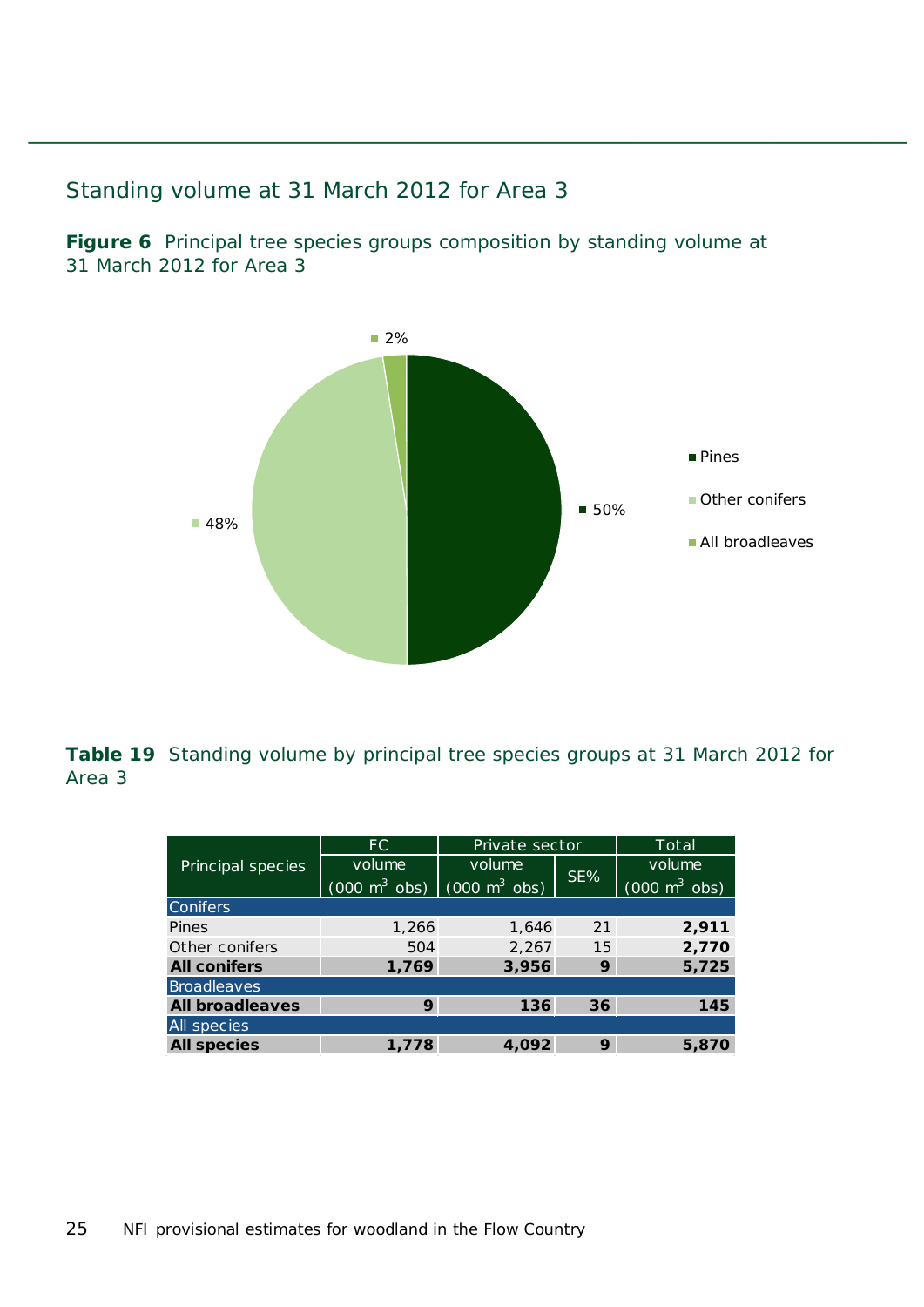#### <span id="page-25-0"></span>**Table 20** Standing volume by age class at 31 March 2012 for Area 3

|                 | <b>FC</b>                           | Private sector                      |                          | Total                               |
|-----------------|-------------------------------------|-------------------------------------|--------------------------|-------------------------------------|
| Age class       | volume                              | volume                              | SE%                      | volume                              |
|                 | $(000 \; \text{m}^3 \; \text{obs})$ | $(000 \; \text{m}^3 \; \text{obs})$ |                          | $(000 \; \text{m}^3 \; \text{obs})$ |
| Pines           |                                     |                                     |                          |                                     |
| 0-10 years      | $\mathbf 0$                         | $\Omega$                            | $\overline{a}$           | 0                                   |
| $11-20$ years   | 5                                   | 39                                  | 56                       | 43                                  |
| $21-40$ years   | 665                                 | 1,191                               | 19                       | 1,856                               |
| $41-60$ years   | 590                                 | 382                                 | 84                       | 972                                 |
| $61-80$ years   | 3                                   | 34                                  | 114                      | 36                                  |
| 81-100 years    | 3                                   | $\Omega$                            | $\overline{\phantom{0}}$ | 3                                   |
| $100+years$     | $\overline{O}$                      | $\Omega$                            |                          | $\mathbf 0$                         |
| <b>Total</b>    | 1,266                               | 1,646                               | 21                       | 2,911                               |
| Other conifers  |                                     |                                     |                          |                                     |
| 0-10 years      | $\Omega$                            | $\Omega$                            | $\qquad \qquad -$        | 0                                   |
| $11-20$ years   | 18                                  | 197                                 | 64                       | 216                                 |
| $21-40$ years   | 228                                 | 1,697                               | 22                       | 1,925                               |
| $41-60$ years   | 242                                 | 139                                 | 112                      | 381                                 |
| $61-80$ years   | 13                                  | 233                                 | 59                       | 246                                 |
| 81-100 years    | $\overline{2}$                      | $\Omega$                            | $\overline{a}$           | $\overline{2}$                      |
| $100+years$     | $\overline{O}$                      | $\Omega$                            |                          | $\Omega$                            |
| <b>Total</b>    | 504                                 | 2,267                               | 15                       | 2,770                               |
| All broadleaves |                                     |                                     |                          |                                     |
| 0-10 years      | $\mathbf{O}$                        | 0                                   | $\overline{\phantom{a}}$ | O                                   |
| $11-20$ years   | $\overline{2}$                      | 1                                   | 94                       | 3                                   |
| $21-40$ years   | 6                                   | $\overline{4}$                      | 75                       | 11                                  |
| $41-60$ years   | $\overline{O}$                      | 63                                  | 89                       | 63                                  |
| 61-80 years     | $\mathbf 0$                         | 35                                  | 62                       | 35                                  |
| 81-100 years    | $\overline{O}$                      | 34                                  | 112                      | 34                                  |
| $100+$ years    | $\mathbf 0$                         | $\Omega$                            |                          | O                                   |
| <b>Total</b>    | 9                                   | 136                                 | 36                       | 145                                 |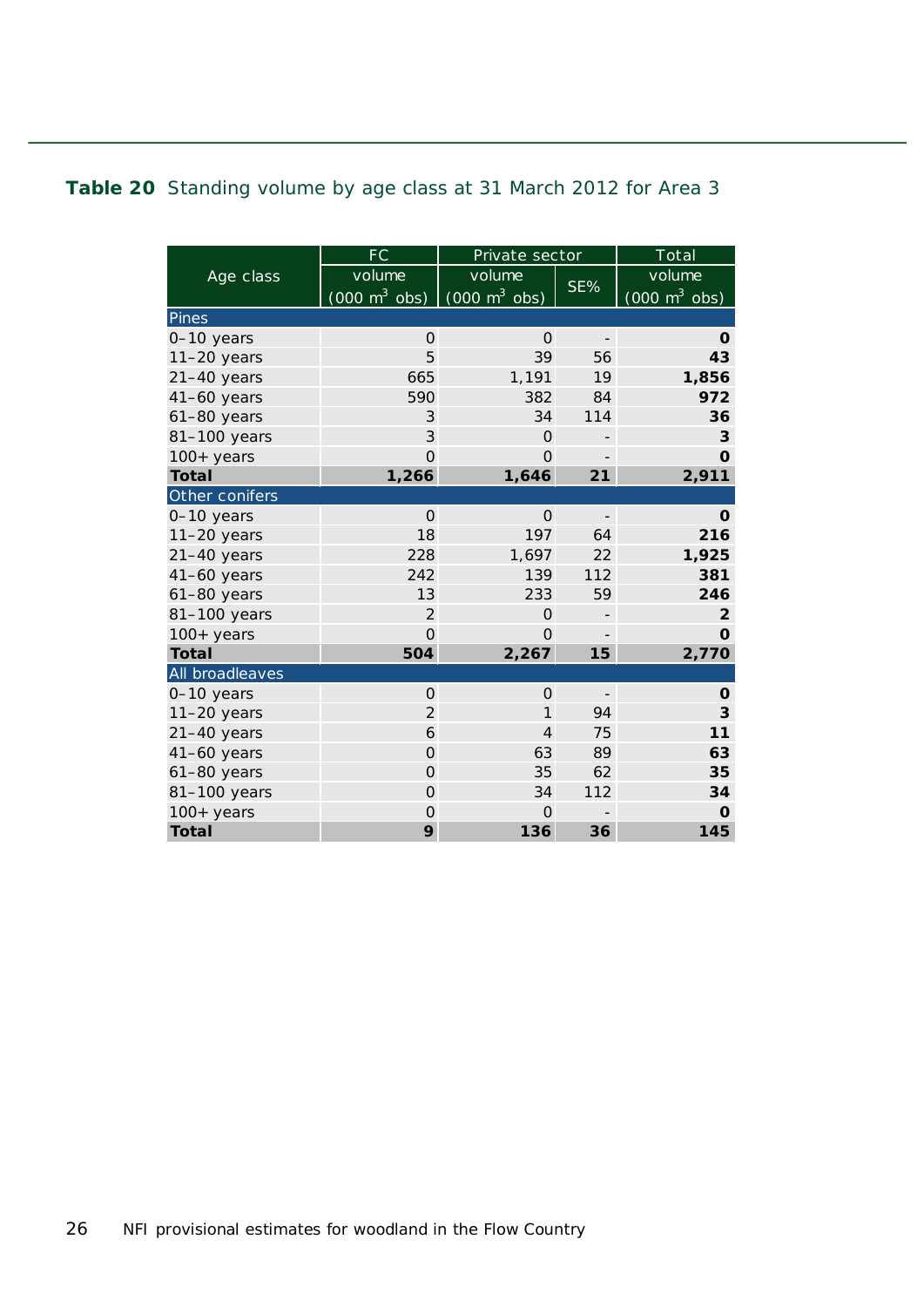<span id="page-26-0"></span>**Table 21** Standing volume by mean stand DBH class at 31 March 2012 for Area 3

|                 | FC                              | Private sector                  |                          | Total                               |
|-----------------|---------------------------------|---------------------------------|--------------------------|-------------------------------------|
| Mean stand DBH  | volume                          | volume                          | SE%                      | volume                              |
|                 | $(000 \text{ m}^3 \text{ obs})$ | $(000 \text{ m}^3 \text{ obs})$ |                          | $(000 \; \text{m}^3 \; \text{obs})$ |
| Pines           |                                 |                                 |                          |                                     |
| $0-7$ cm        | $\mathbf{O}$                    | $\mathsf{O}$                    | $\overline{\phantom{a}}$ | O                                   |
| 7-10 cm         | $\ddot{\mathbf{6}}$             | 26                              | 39                       | 32                                  |
| 10-15 cm        | 447                             | 553                             | 21                       | 1,000                               |
| 15-20 cm        | 699                             | 656                             | 31                       | 1,355                               |
| 20-30 cm        | 112                             | 34                              | 114                      | 145                                 |
| 30-40 cm        | $\overline{2}$                  | $\mathsf{O}\xspace$             | $\overline{\phantom{0}}$ | $\overline{2}$                      |
| 40-60 cm        | $\overline{O}$                  | 378                             | 85                       | 378                                 |
| 60-80 cm        | $\overline{O}$                  | $\overline{0}$                  | $\overline{a}$           | $\mathbf 0$                         |
| $80+cm$         | $\Omega$                        | $\Omega$                        |                          | $\mathbf 0$                         |
| <b>Total</b>    | 1,266                           | 1,646                           | 21                       | 2,911                               |
| Other conifers  |                                 |                                 |                          |                                     |
| $0-7$ cm        | $\mathsf{O}\xspace$             | $\mathsf{O}\xspace$             | $\overline{\phantom{a}}$ | O                                   |
| 7-10 cm         | $\ddot{\mathbf{6}}$             | 28                              | 30                       | 34                                  |
| 10-15 cm        | 116                             | 289                             | 31                       | 405                                 |
| 15-20 cm        | 210                             | 1,272                           | 24                       | 1,482                               |
| 20-30 cm        | 163                             | 519                             | 47                       | 683                                 |
| 30-40 cm        | 8                               | $\overline{O}$                  |                          | 8                                   |
| 40-60 cm        | $\overline{O}$                  | 158                             | 69                       | 158                                 |
| 60-80 cm        | $\overline{O}$                  | $\mathsf{O}\xspace$             | $\overline{\phantom{m}}$ | $\mathbf 0$                         |
| $80+cm$         | $\overline{O}$                  | 0                               | $\overline{\phantom{0}}$ | $\mathbf 0$                         |
| <b>Total</b>    | 504                             | 2,267                           | 15                       | 2,770                               |
| All broadleaves |                                 |                                 |                          |                                     |
| $0-7$ cm        | $\mathsf{O}\xspace$             | $\mathsf O$                     | $\overline{\phantom{a}}$ | O                                   |
| 7-10 cm         | $\overline{2}$                  | 13                              | 67                       | 15                                  |
| 10-15 cm        | 6                               | 55                              | 109                      | 61                                  |
| 15-20 cm        | $\overline{O}$                  | 24                              | 67                       | 24                                  |
| 20-30 cm        | $\mathbf 0$                     | 10                              | 112                      | 10                                  |
| 30-40 cm        | $\mathsf{O}\xspace$             | $\mathsf{O}$                    | $\qquad \qquad -$        | $\mathbf 0$                         |
| 40-60 cm        | $\mathsf{O}\xspace$             | 35                              | 62                       | 35                                  |
| 60-80 cm        | $\overline{0}$                  | $\overline{O}$                  | $\overline{\phantom{m}}$ | $\mathbf 0$                         |
| $80+cm$         | $\overline{0}$                  | $\mathbf 0$                     | $\overline{\phantom{m}}$ | $\mathbf 0$                         |
| <b>Total</b>    | 9                               | 136                             | 36                       | 145                                 |